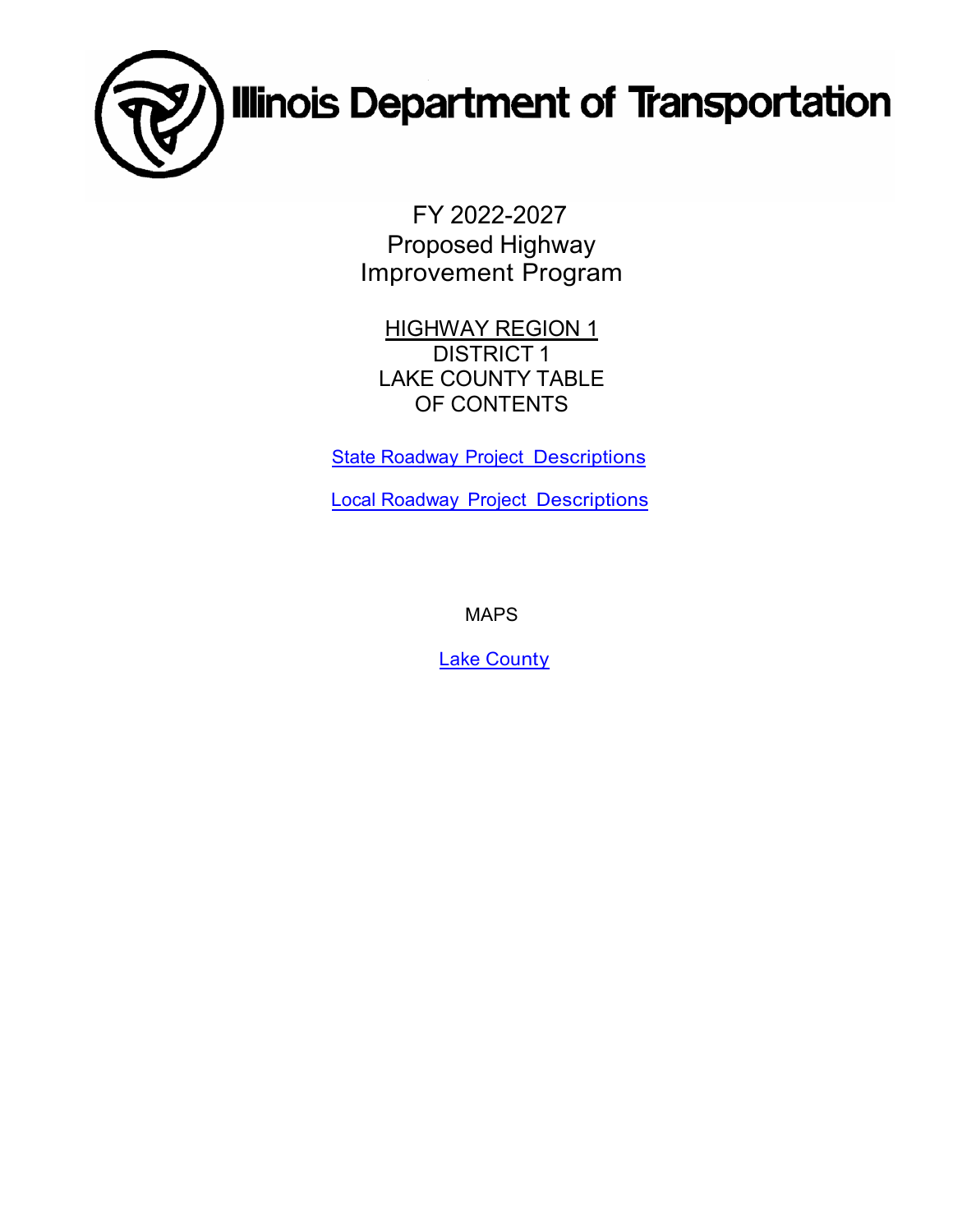## **State Highways**

<span id="page-1-0"></span>

| <b>Route / Street</b>             | Location                                                  | <b>Improvements</b>                                                        | Est. Cost   | City                                                    |                | <b>MYP Years</b> |
|-----------------------------------|-----------------------------------------------------------|----------------------------------------------------------------------------|-------------|---------------------------------------------------------|----------------|------------------|
|                                   |                                                           | <b>TAMP Category</b>                                                       |             |                                                         |                | Past Current     |
| <b>US 41</b><br><b>SKOKIE HWY</b> | N OF ILL 173 TO S OF W WESTLEIGH RD                       | <b>CULVERT REHABILITATION</b><br><b>CULVERT REMOVAL</b><br><b>DRAINAGE</b> | \$2,831,000 | <b>WADSWORTH</b><br><b>GURNEE</b><br><b>LAKE FOREST</b> | 6              | 2022             |
|                                   |                                                           | MISCELLANEOUS IMPROVEMENTS                                                 |             |                                                         |                |                  |
| <b>US 41</b><br><b>SKOKIE HWY</b> | AT MILL CREEK                                             | <b>BRIDGE DECK OVERLAY</b><br>BRIDGE JOINT REPLACE/REPAIR                  | \$550,000   | WADSWORTH                                               | $\overline{2}$ | 2022             |
|                                   |                                                           | PRESERVATION - BRIDGES                                                     |             |                                                         |                |                  |
| <b>US 41</b><br><b>SKOKIE HWY</b> | AT STEARNS SCHOOL RD                                      | <b>TURNING LANES</b>                                                       | \$2,800,000 | <b>GURNEE</b>                                           | 3              | 2022             |
|                                   |                                                           | MISCELLANEOUS IMPROVEMENTS                                                 |             |                                                         |                |                  |
| <b>US 41</b><br><b>SKOKIE HWY</b> | ILL 21 (RIVERSIDE DR) TO DORCHESTER AVE<br>Miles = $2.42$ | <b>SMART OVERLAY</b>                                                       | \$1,140,000 | <b>GURNEE</b>                                           | $\mathbf{1}$   | 2022             |
|                                   |                                                           | PRESERVATION - PAVEMENTS                                                   |             |                                                         |                |                  |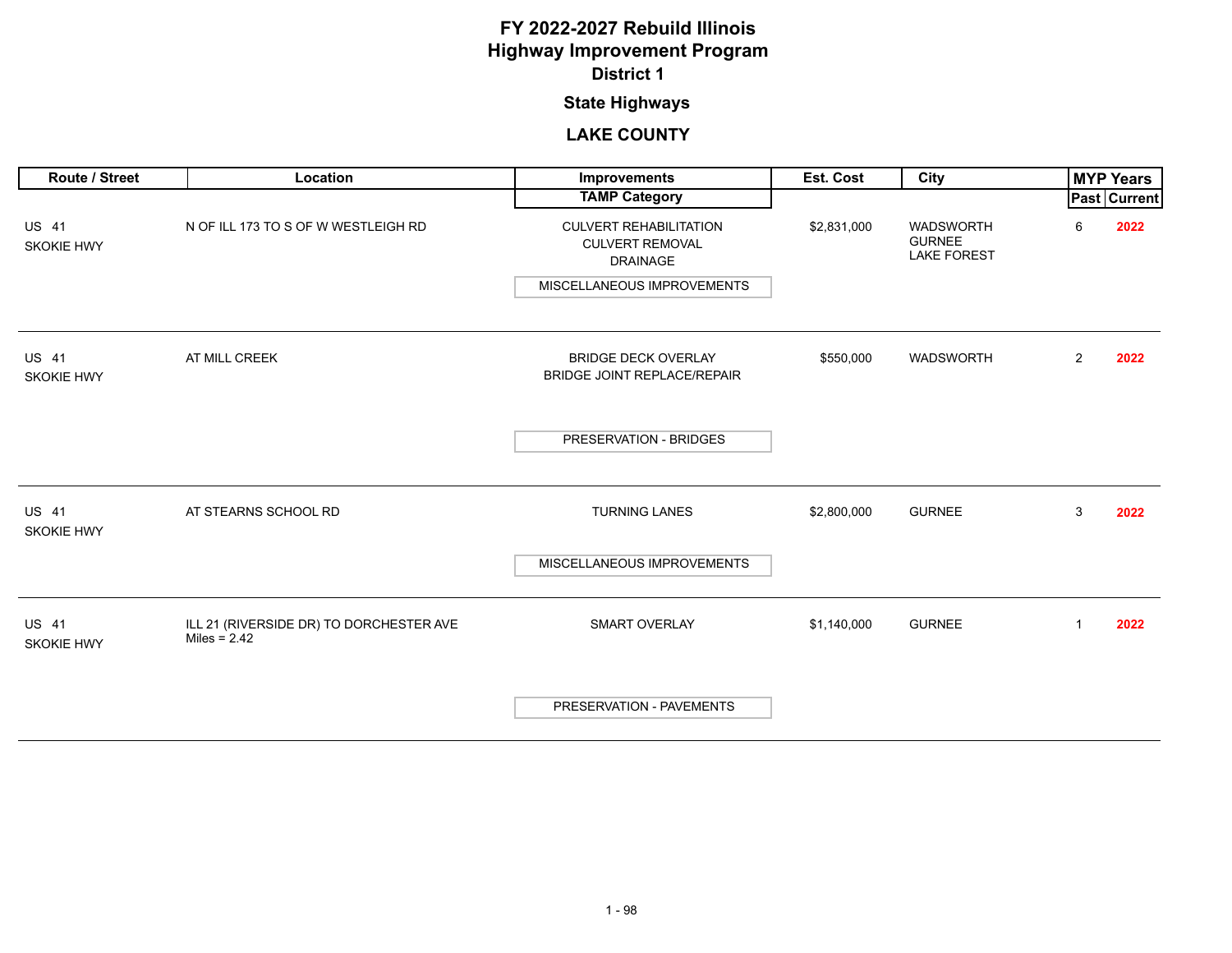## **State Highways**

| Route / Street                                                                                 | Location                                   | Improvements                                                                                            | Est. Cost    | City                                                                 |   | <b>MYP Years</b>   |
|------------------------------------------------------------------------------------------------|--------------------------------------------|---------------------------------------------------------------------------------------------------------|--------------|----------------------------------------------------------------------|---|--------------------|
|                                                                                                |                                            | <b>TAMP Category</b>                                                                                    |              |                                                                      |   | Past Current       |
| <b>US 41</b><br><b>SKOKIE HWY</b>                                                              | AT WASHINGTON ST                           | <b>BRIDGE DECK OVERLAY</b>                                                                              | \$500,000    | <b>PARK CITY</b>                                                     | Δ | 2022               |
|                                                                                                |                                            | PRESERVATION - BRIDGES                                                                                  |              |                                                                      |   |                    |
| <b>US 41</b><br><b>SKOKIE HWY</b>                                                              | 0.5 MI N OF ILL 176 (ROCKLAND RD)          | STORM SEWER (NEW)<br><b>DRAINAGE</b><br><b>GRADING</b>                                                  | \$1,500,000  | NORTH CHICAGO                                                        | 6 | 2023-2027          |
|                                                                                                |                                            | MISCELLANEOUS IMPROVEMENTS                                                                              |              |                                                                      |   |                    |
|                                                                                                |                                            |                                                                                                         |              |                                                                      |   |                    |
| <b>US 41</b><br><b>SKOKIE HWY</b>                                                              | AT ILL 176 (ROCKLAND RD)<br>Miles = $0.01$ | INTERCHANGE CONSTRUCTION                                                                                | \$22,320,000 | <b>LAKE BLUFF</b>                                                    | 3 | 2023-2027          |
|                                                                                                |                                            | INITIAL CONSTRUCTION - PAVEMENTS                                                                        |              |                                                                      |   |                    |
| <b>US 41</b><br><b>SKOKIE HWY</b>                                                              | AT ILL 176 (ROCKLAND RD)<br>Miles = $0.90$ | <b>RECONSTRUCTION</b><br>INTERCHANGE RECONSTRUCTION<br>ADD AUXILIARY LANES<br><b>BRIDGE REPLACEMENT</b> | \$14,880,000 | <b>LAKE BLUFF</b>                                                    | 3 | 2023-2027          |
| <b>Roadway Information</b><br>AADT<br>Miles<br>0.33<br>39,500<br>16.0<br>0.57<br>16,258<br>3.4 | Truck Pct NHS<br>Y<br>N                    | RECONSTRUCTION - PAVEMENTS                                                                              |              | <b>Structure Information</b><br>Str Number AADT<br>17,600<br>0490131 | 3 | Truck Pct NHS<br>N |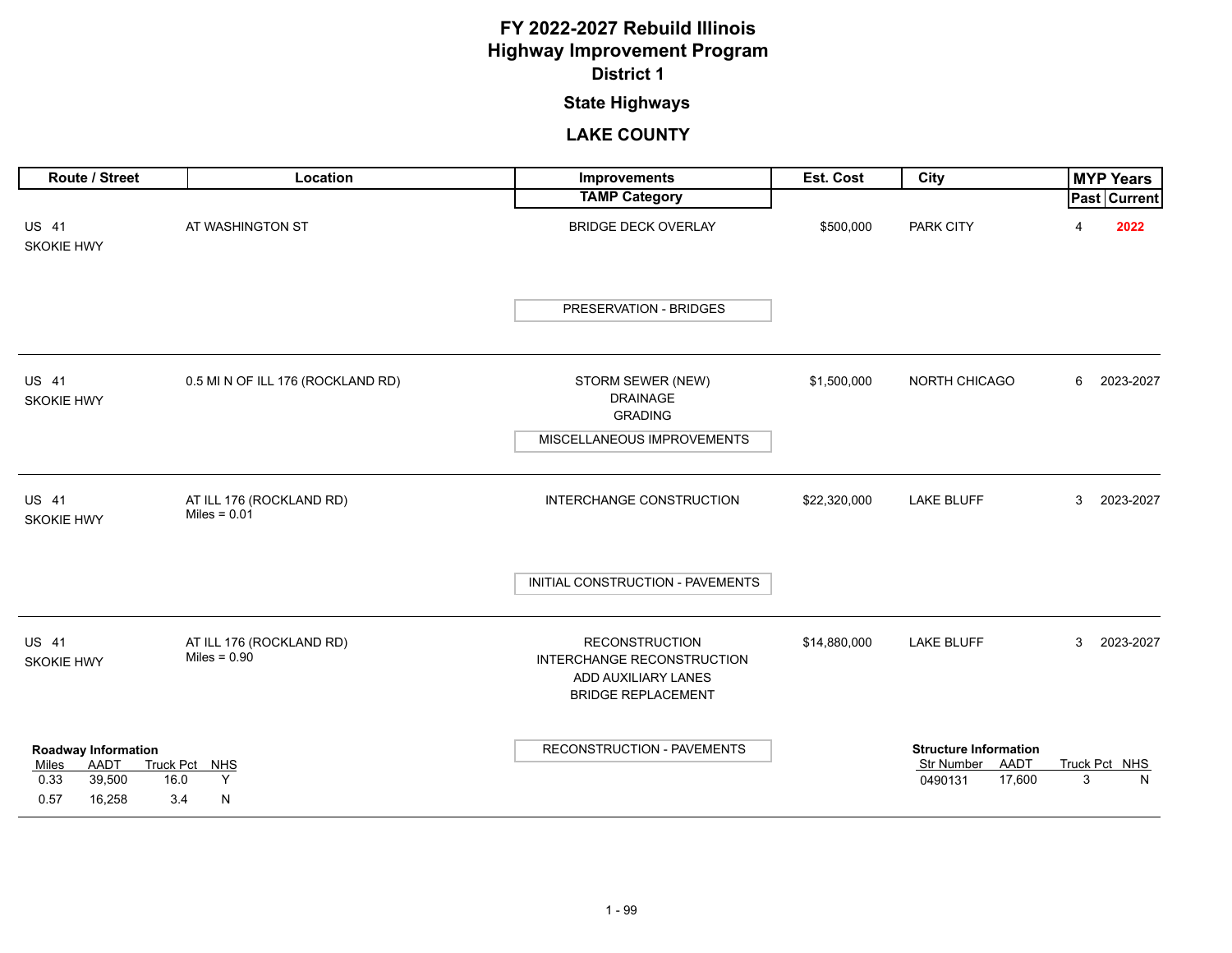## **State Highways**

| Route / Street                    | Location                          | Improvements                                                        | Est. Cost   | <b>City</b>                        |              | <b>MYP Years</b> |
|-----------------------------------|-----------------------------------|---------------------------------------------------------------------|-------------|------------------------------------|--------------|------------------|
|                                   |                                   | <b>TAMP Category</b>                                                |             |                                    |              | Past Current     |
| US 41<br><b>SKOKIE HWY</b>        | AT ILL 176 (ROCKLAND RD)          | UTILITY ADJUSTMENT                                                  | \$1,000,000 | <b>LAKE BLUFF</b><br>NORTH CHICAGO | 3            | 2023-2027        |
|                                   |                                   | INITIAL CONSTRUCTION - PAVEMENTS                                    |             |                                    |              |                  |
| <b>US 41</b><br><b>SKOKIE HWY</b> | AT ILL 176 (ROCKLAND RD)          | <b>CONSTRUCTION ENGINEERING</b>                                     | \$5,000,000 | <b>LAKE BLUFF</b><br>NORTH CHICAGO | 3            | 2023-2027        |
|                                   |                                   | INITIAL CONSTRUCTION - PAVEMENTS                                    |             |                                    |              |                  |
| <b>US 41</b><br>SKOKIE HWY        | AT ILL 176 (ROCKLAND RD) (PS #37) | PUMP STATION<br>STORM SEWER (NEW)<br>ADA IMPROVEMENTS<br>RR FLAGGER | \$7,300,000 | <b>LAKE BLUFF</b>                  | 13           | 2022             |
|                                   |                                   | MISCELLANEOUS IMPROVEMENTS                                          |             |                                    |              |                  |
| US 41<br>SKOKIE HWY               | AT ILL 176 (ROCKLAND RD) (PS #37) | <b>CONSTRUCTION ENGINEERING</b>                                     | \$550,000   | <b>LAKE BLUFF</b>                  | 3            | 2022             |
|                                   |                                   | MISCELLANEOUS IMPROVEMENTS                                          |             |                                    |              |                  |
| <b>US 41</b><br>SKOKIE HWY        | AT ILL 176 (ROCKLAND RD) (PS #37) | <b>CONSTRUCTION ENGINEERING</b>                                     | \$550,000   | <b>LAKE BLUFF</b>                  | $\mathbf{1}$ | 2023-2027        |
|                                   |                                   | MISCELLANEOUS IMPROVEMENTS                                          |             |                                    |              |                  |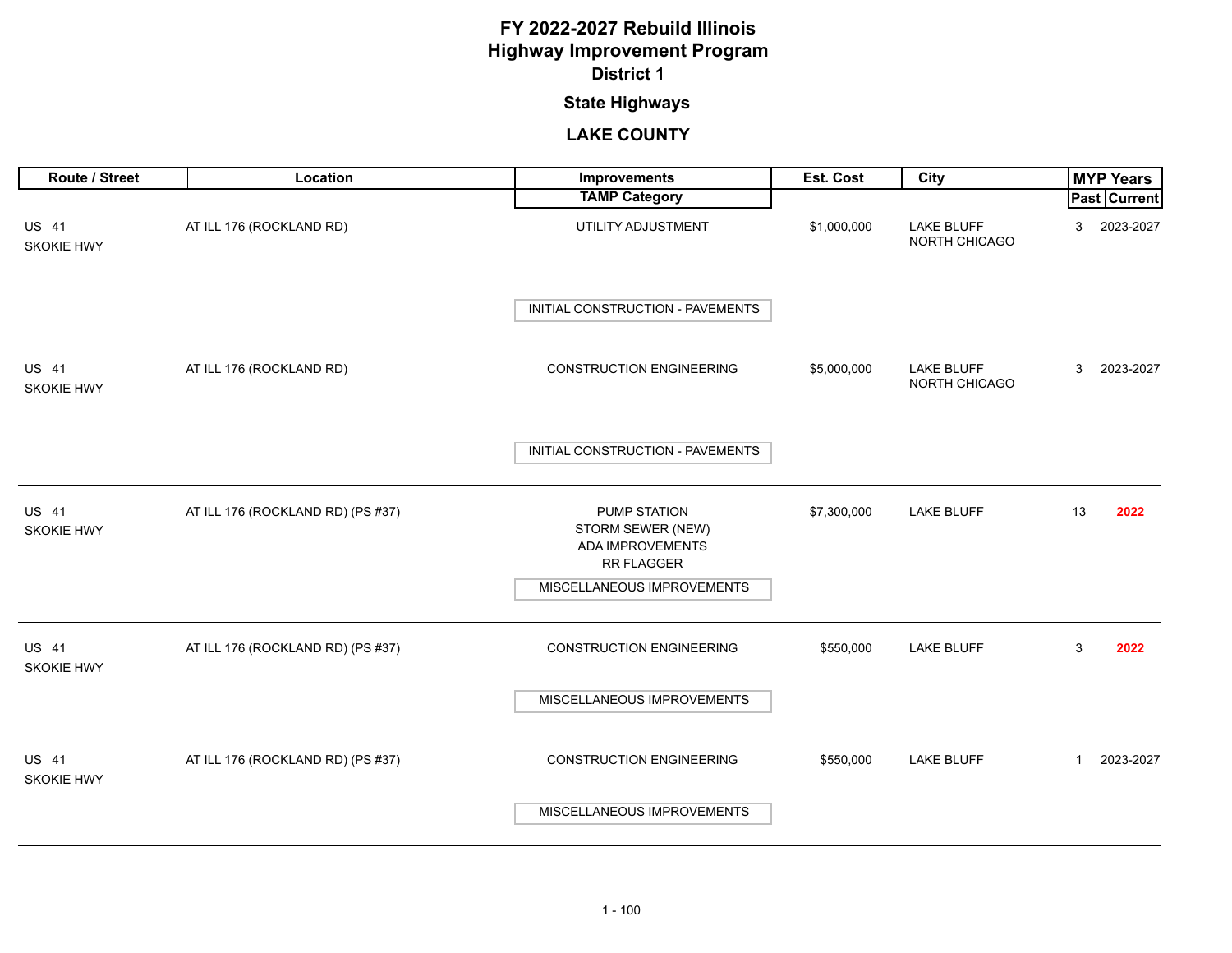## **State Highways**

| Route / Street                                                | Location                                       | <b>Improvements</b>                                            | Est. Cost   | City                                            |                | <b>MYP Years</b> |
|---------------------------------------------------------------|------------------------------------------------|----------------------------------------------------------------|-------------|-------------------------------------------------|----------------|------------------|
|                                                               |                                                | <b>TAMP Category</b>                                           |             |                                                 |                | Past Current     |
| <b>US 41</b><br>SKOKIE HWY                                    | AT DEERPATH RD (PS #38)                        | <b>CONSTRUCTION ENGINEERING</b>                                | \$1,058,000 | <b>LAKE FOREST</b>                              |                | 2022             |
|                                                               |                                                | MISCELLANEOUS IMPROVEMENTS                                     |             |                                                 |                |                  |
| <b>US 41</b><br><b>SKOKIE HWY</b>                             | AT UP RR S OF ILL 60 (TOWNLINE RD)             | STORM SEWER (NEW)<br><b>DRAINAGE</b><br>STORM SEWER INSPECTION | \$5,000,000 | <b>LAKE FOREST</b>                              | 5              | 2023-2027        |
|                                                               |                                                | MISCELLANEOUS IMPROVEMENTS                                     |             |                                                 |                |                  |
| US 41<br><b>SKOKIE HWY</b>                                    | AT DEERFIELD RD                                | <b>BRIDGE NEW DECK</b>                                         | \$2,820,000 | <b>HIGHLAND PARK</b>                            | 5              | 2023-2027        |
|                                                               |                                                | <b>REHABILITATION - BRIDGES</b>                                |             | <b>Structure Information</b><br>Str Number AADT |                | Truck Pct NHS    |
|                                                               |                                                |                                                                |             | 0490074<br>23,300                               | $\overline{2}$ | N                |
| <b>US 41</b><br><b>SKOKIE HWY</b><br><b>DEERFIELD RD</b>      | AT DEERFIELD RD                                | <b>CONSTRUCTION ENGINEERING</b>                                | \$991,000   | <b>HIGHLAND PARK</b>                            | 3              | 2023-2027        |
|                                                               |                                                | <b>REHABILITATION - BRIDGES</b>                                |             |                                                 |                |                  |
| <b>ILL 21</b><br>MILWAUKEE AVE                                | LIBERTYVILLE RD TO CHURCH ST<br>Miles = $0.98$ | STANDARD OVERLAY<br><b>ADA IMPROVEMENTS</b><br>RR FLAGGER      | \$350,000   | <b>LIBERTYVILLE</b>                             | 5              | 2023-2027        |
| <b>Roadway Information</b><br>AADT<br>Miles<br>0.98<br>22,900 | Truck Pct NHS<br>Y<br>1.9                      | REHABILITATION - PAVEMENTS                                     |             |                                                 |                |                  |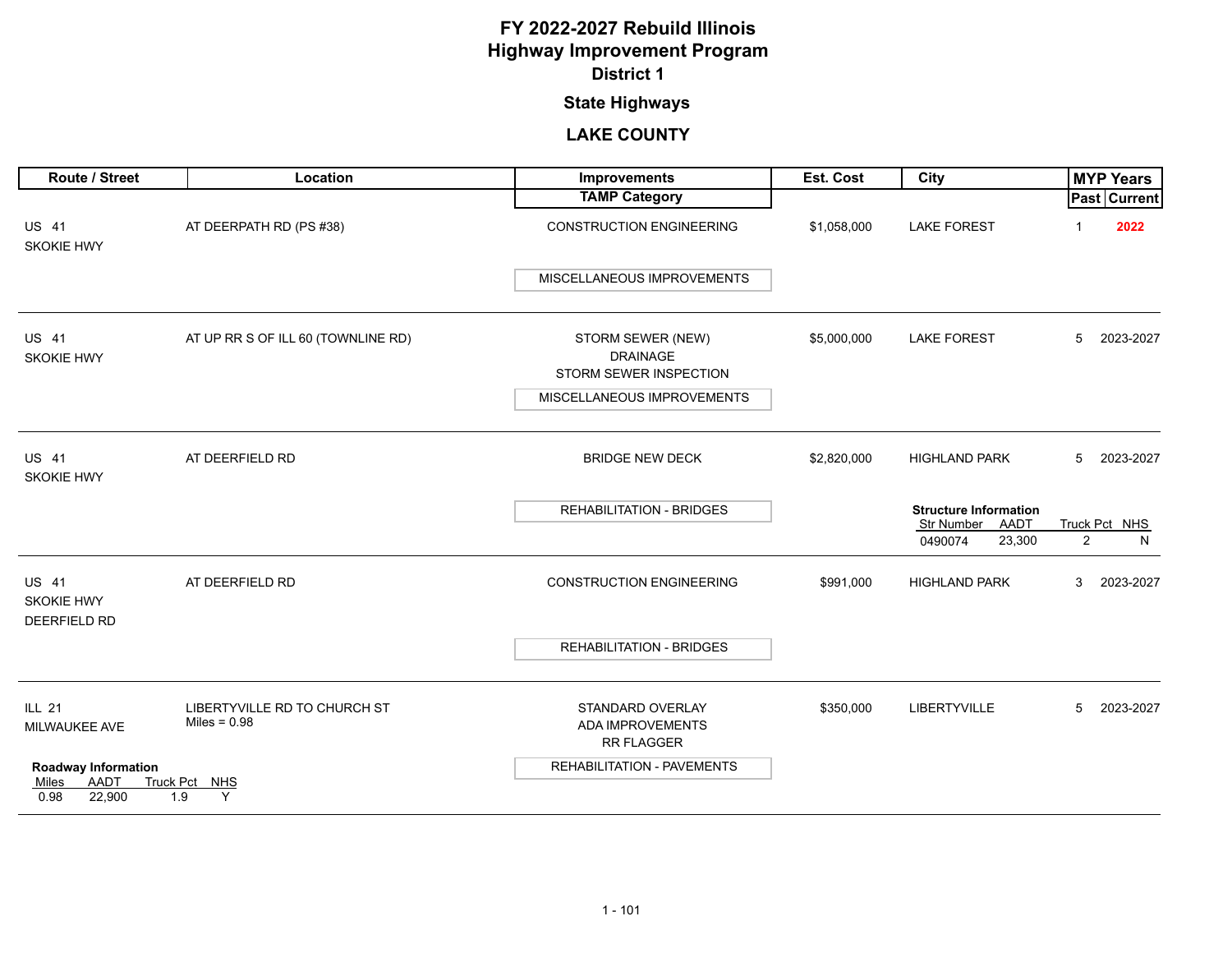## **State Highways**

| Route / Street                                                       | Location                                                   | Improvements                                                           | Est. Cost    | City                                                      |    | <b>MYP Years</b> |
|----------------------------------------------------------------------|------------------------------------------------------------|------------------------------------------------------------------------|--------------|-----------------------------------------------------------|----|------------------|
|                                                                      |                                                            | <b>TAMP Category</b>                                                   |              |                                                           |    | Past Current     |
| <b>ILL 22</b><br><b>HALF DAY RD</b>                                  | QUENTIN RD TO W OF ILL 83 (MUNDELEIN RD)<br>Miles = $0.01$ | <b>ADDITIONAL LANES</b>                                                | \$31,200,000 | KILDEER<br>LONG GROVE<br><b>LAKE ZURICH</b>               | 21 | 2023-2027        |
|                                                                      |                                                            | INITIAL CONSTRUCTION - PAVEMENTS                                       |              |                                                           |    |                  |
| <b>ILL 22</b><br><b>HALF DAY RD</b>                                  | QUENTIN RD TO W OF ILL 83 (MUNDELEIN RD)<br>Miles = $3.53$ | <b>RECONSTRUCTION</b><br><b>RETAINING WALL</b><br><b>CULVERT (NEW)</b> | \$20,800,000 | <b>KILDEER</b><br><b>LONG GROVE</b><br><b>LAKE ZURICH</b> | 4  | 2023-2027        |
| <b>Roadway Information</b><br>AADT<br>Miles<br>16,606<br>3.53<br>4.1 | Truck Pct NHS<br>Y                                         | RECONSTRUCTION - PAVEMENTS                                             |              |                                                           |    |                  |
| <b>ILL 22</b><br><b>HALF DAY RD</b>                                  | QUENTIN RD TO W OF ILL 83 (MUNDELEIN RD)                   | UTILITY ADJUSTMENT                                                     | \$1,000,000  | KILDEER<br>LONG GROVE<br><b>LAKE ZURICH</b>               |    | 10 2023-2027     |
|                                                                      |                                                            | INITIAL CONSTRUCTION - PAVEMENTS                                       |              |                                                           |    |                  |
| <b>ILL 22</b><br><b>HALF DAY RD</b>                                  | QUENTIN RD TO W OF ILL 83 (MUNDELEIN RD)                   | <b>CONSTRUCTION ENGINEERING</b>                                        | \$7,800,000  | KILDEER<br><b>LONG GROVE</b><br><b>LAKE ZURICH</b>        |    | 17 2023-2027     |
|                                                                      |                                                            | INITIAL CONSTRUCTION - PAVEMENTS                                       |              |                                                           |    |                  |
| <b>ILL 22</b><br><b>HALF DAY RD</b>                                  | AT ILL 83                                                  | <b>INTERSECTION IMPROVEMENT</b>                                        | \$5,000,000  | <b>LONG GROVE</b>                                         | 3  | 2023-2027        |
|                                                                      |                                                            | MISCELLANEOUS IMPROVEMENTS                                             |              |                                                           |    |                  |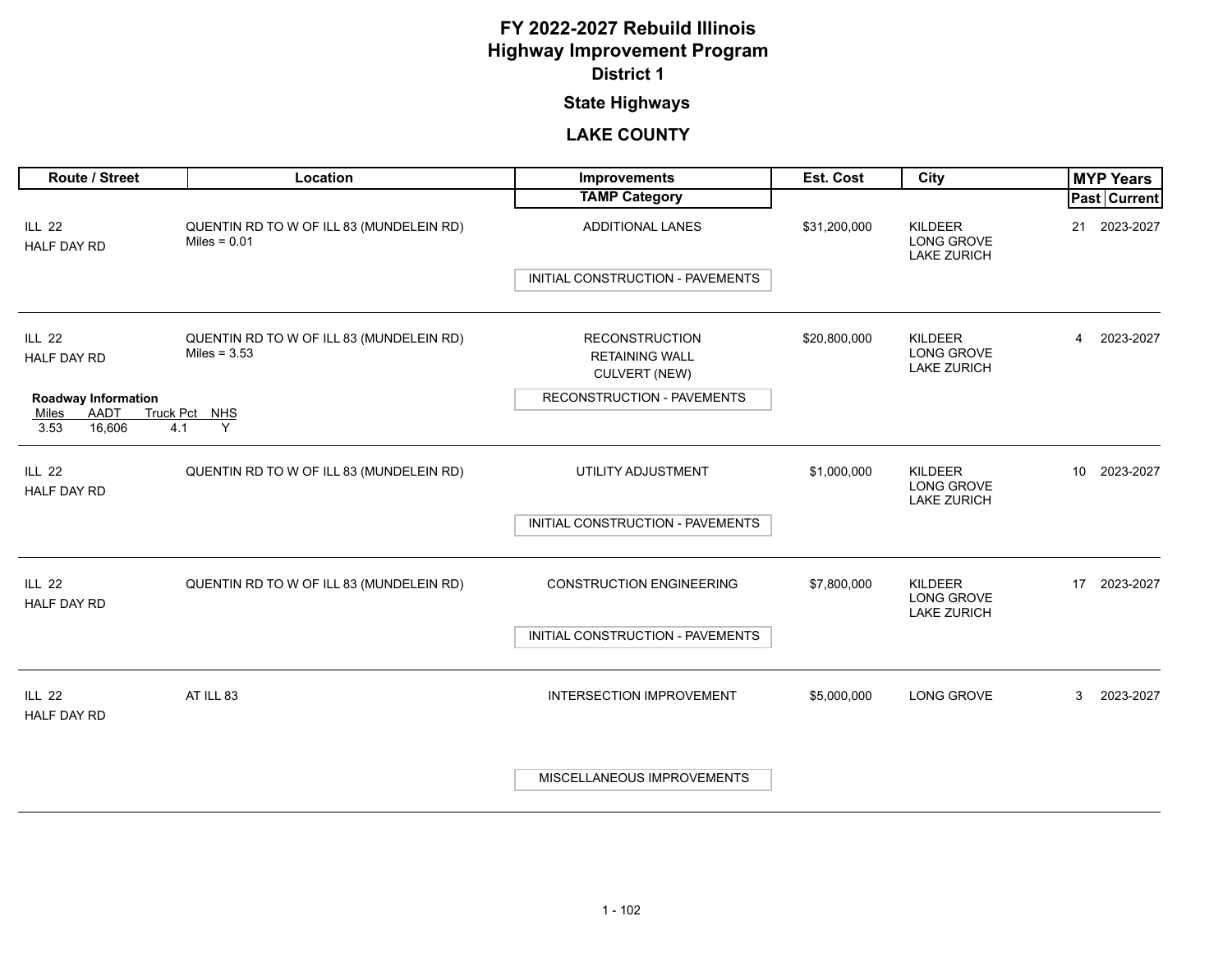## **State Highways**

| Route / Street               | Location     | Improvements                            | Est. Cost | City       | <b>MYP Years</b>                      |
|------------------------------|--------------|-----------------------------------------|-----------|------------|---------------------------------------|
| <b>ILL 22</b><br>HALF DAY RD | AT ILL 83    | <b>TAMP Category</b><br>P.E. (PHASE II) | \$500,000 | LONG GROVE | <b>Past Current</b><br>2023-2027<br>3 |
|                              |              | MISCELLANEOUS IMPROVEMENTS              |           |            |                                       |
| <b>ILL 22</b><br>HALF DAY RD | AT ILL 83    | <b>LAND ACQUISITION</b>                 | \$500,000 | LONG GROVE | 2023-2027<br>3                        |
|                              |              | MISCELLANEOUS IMPROVEMENTS              |           |            |                                       |
| <b>ILL 22</b><br>HALF DAY RD | AT ILL 83    | <b>CONSTRUCTION ENGINEERING</b>         | \$650,000 | LONG GROVE | 3<br>2023-2027                        |
|                              |              | MISCELLANEOUS IMPROVEMENTS              |           |            |                                       |
| <b>ILL 60</b>                | AT WILSON RD | <b>INTERSECTION RECONSTN</b>            | \$950,000 |            | 12<br>2022                            |
|                              |              | MISCELLANEOUS IMPROVEMENTS              |           |            |                                       |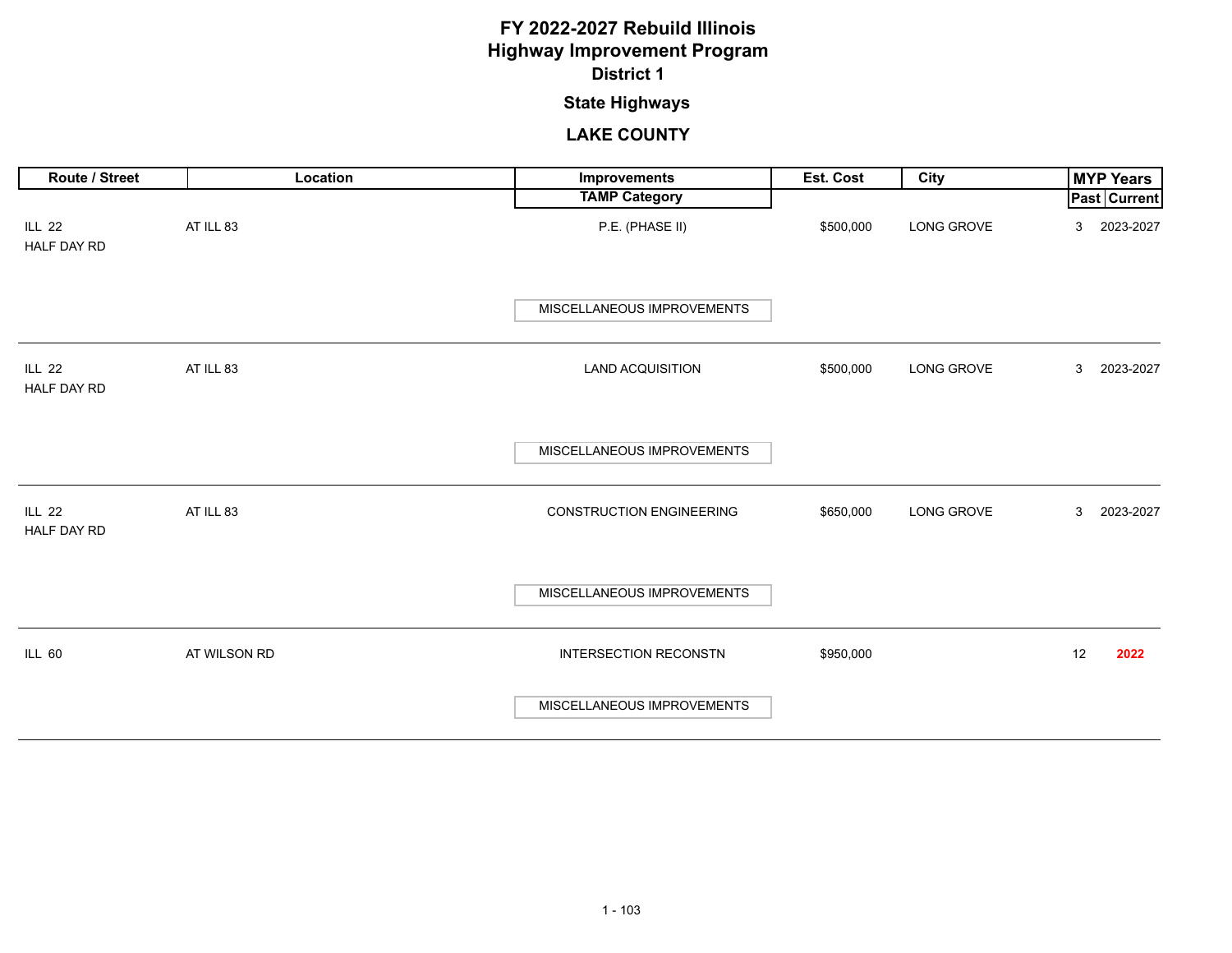## **State Highways**

| <b>Route / Street</b>                                                                    | Location                                       | Improvements                      | <b>Est. Cost</b> | City                           |   | <b>MYP Years</b> |
|------------------------------------------------------------------------------------------|------------------------------------------------|-----------------------------------|------------------|--------------------------------|---|------------------|
|                                                                                          |                                                | <b>TAMP Category</b>              |                  |                                |   | Past Current     |
| ILL 60<br>ILL 83                                                                         | ILL 176 (MAPLE AVE) TO CN RR<br>Miles = $0.01$ | ADDITIONAL LANES                  | \$56,623,000     | <b>MUNDELEIN</b><br>LONG GROVE | 3 | 2023-2027        |
|                                                                                          |                                                | INITIAL CONSTRUCTION - PAVEMENTS  |                  |                                |   |                  |
| <b>ILL 60</b><br><b>ILL 83</b>                                                           | ILL 176 (MAPLE AVE) TO CN RR<br>Miles = $3.03$ | <b>RECONSTRUCTION</b>             | \$15,190,000     | <b>MUNDELEIN</b><br>LONG GROVE | 3 | 2023-2027        |
| <b>Roadway Information</b><br>AADT<br><b>Truck Pct</b><br>Miles<br>17,085<br>3.03<br>4.3 | NHS<br>Y                                       | <b>RECONSTRUCTION - PAVEMENTS</b> |                  |                                |   |                  |
| <b>ILL 60</b><br><b>ILL 83</b>                                                           | ILL 176 (MAPLE AVE) TO CN RR                   | RR GRADE SEPARATION<br>RR FLAGGER | \$22,559,000     | <b>MUNDELEIN</b><br>LONG GROVE | 3 | 2023-2027        |
|                                                                                          |                                                | INITIAL CONSTRUCTION - BRIDGES    |                  |                                |   |                  |
| <b>ILL 60</b><br><b>ILL 83</b>                                                           | ILL 176 (MAPLE AVE) TO CN RR                   | RR FLAGGER                        | \$4,350,000      | <b>MUNDELEIN</b><br>LONG GROVE | 3 | 2023-2027        |
|                                                                                          |                                                | INITIAL CONSTRUCTION - PAVEMENTS  |                  |                                |   |                  |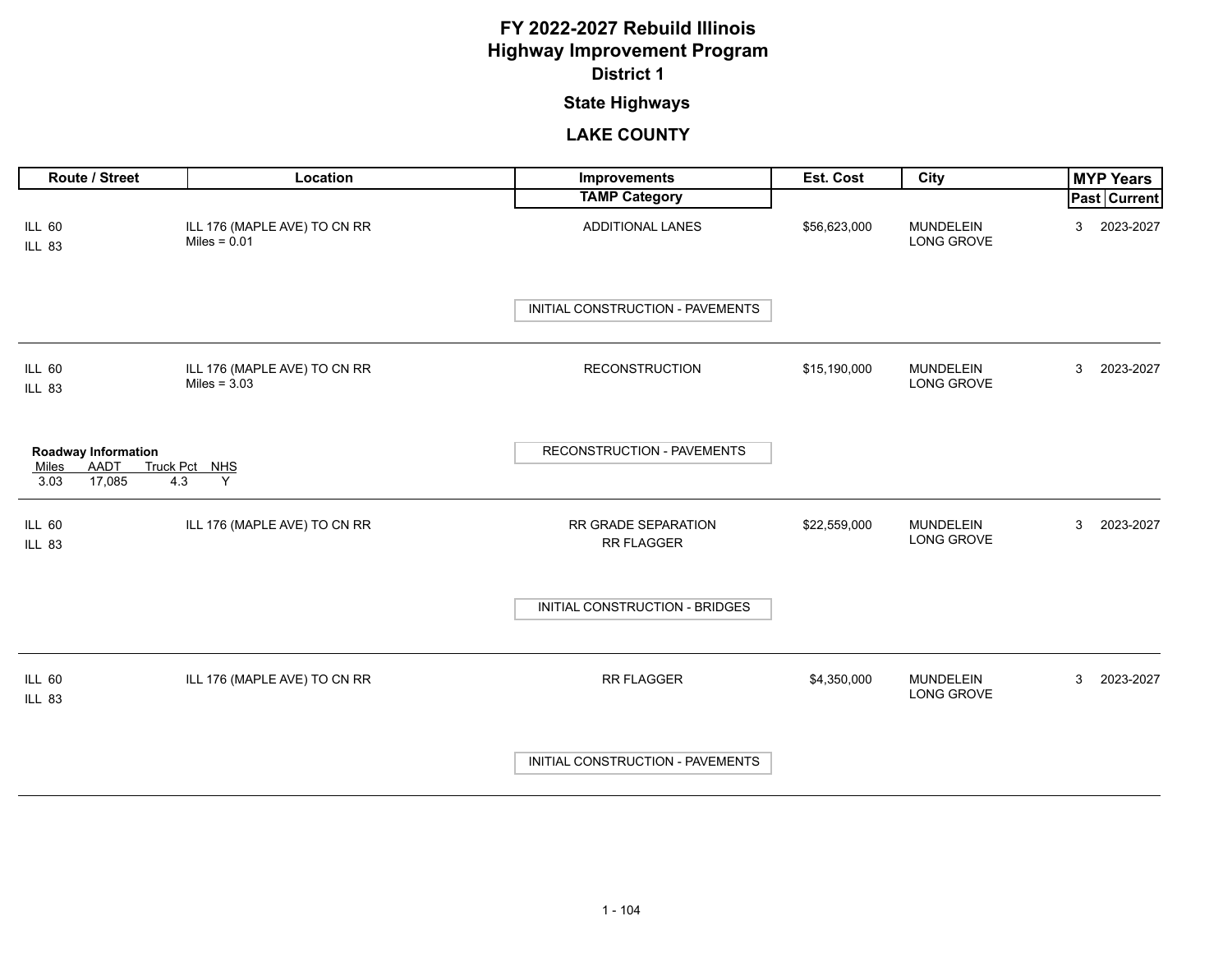## **State Highways**

| Route / Street                               | Location                                                  | <b>Improvements</b>                                            | Est. Cost    | <b>City</b>                           |             | <b>MYP Years</b> |
|----------------------------------------------|-----------------------------------------------------------|----------------------------------------------------------------|--------------|---------------------------------------|-------------|------------------|
|                                              |                                                           | <b>TAMP Category</b>                                           |              |                                       |             | Past Current     |
| <b>ILL 60</b><br><b>ILL 83</b>               | ILL 176 (MAPLE AVE) TO CN RR                              | P.E. (PHASE II)                                                | \$865,000    | <b>MUNDELEIN</b><br><b>LONG GROVE</b> |             | 2022             |
|                                              |                                                           | INITIAL CONSTRUCTION - PAVEMENTS                               |              |                                       |             |                  |
| <b>ILL 60</b><br><b>ILL 83</b>               | ILL 176 (MAPLE AVE) TO CN RR                              | UTILITY ADJUSTMENT                                             | \$1,000,000  | <b>MUNDELEIN</b><br>LONG GROVE        | 3           | 2023-2027        |
|                                              |                                                           | INITIAL CONSTRUCTION - PAVEMENTS                               |              |                                       |             |                  |
| <b>ILL 60</b><br><b>ILL 83</b>               | ILL 176 (MAPLE AVE) TO CN RR                              | <b>CONSTRUCTION ENGINEERING</b>                                | \$11,700,000 | <b>MUNDELEIN</b><br>LONG GROVE        | 3           | 2023-2027        |
|                                              |                                                           | INITIAL CONSTRUCTION - PAVEMENTS                               |              |                                       |             |                  |
| <b>ILL 60</b><br>TOWNLINE RD                 | W OF DES PLAINES RIVER TO RIVERWOODS RD<br>Miles = $1.74$ | <b>DESIGNED OVERLAY</b><br><b>PATCHING</b><br>ADA IMPROVEMENTS | \$2,750,000  | <b>VERNON HILLS</b><br><b>METTAWA</b> | $\mathbf 1$ | 2022             |
| <b>Roadway Information</b>                   |                                                           | REHABILITATION - PAVEMENTS                                     |              |                                       |             |                  |
| AADT<br>Truck Pct<br>Miles<br>1.74<br>34,400 | NHS<br>5.0<br>Y                                           |                                                                |              |                                       |             |                  |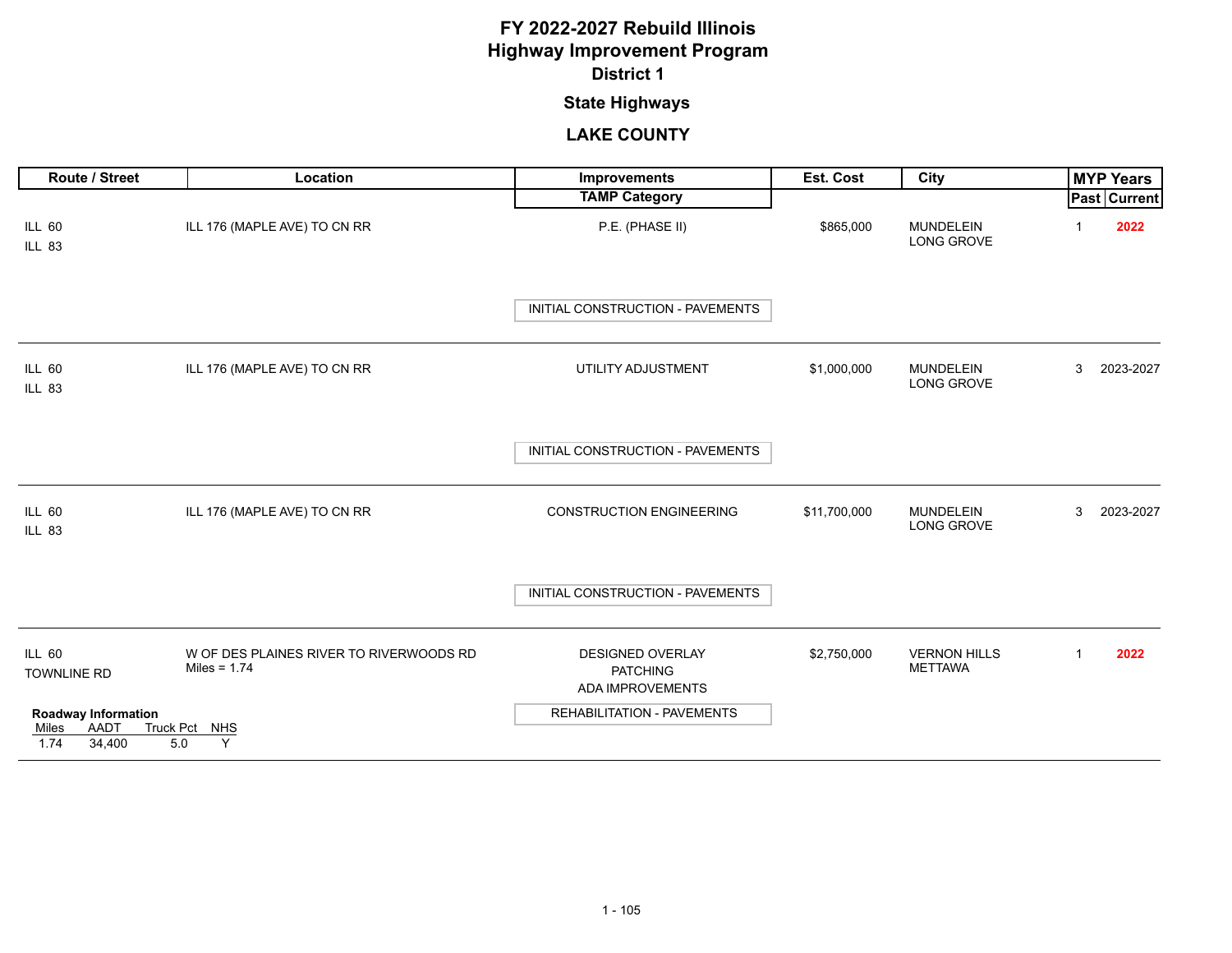## **State Highways**

|                                                       | Route / Street             |                         | Location                                                                           | Improvements                                                                                          | Est. Cost   | City                                  |    | <b>MYP Years</b>    |
|-------------------------------------------------------|----------------------------|-------------------------|------------------------------------------------------------------------------------|-------------------------------------------------------------------------------------------------------|-------------|---------------------------------------|----|---------------------|
|                                                       |                            |                         |                                                                                    | <b>TAMP Category</b>                                                                                  |             |                                       |    | <b>Past Current</b> |
| <b>ILL 83</b>                                         |                            |                         | LAKE AVE TO S OF HOOK DR<br>Miles = $2.63$                                         | <b>SMART OVERLAY</b>                                                                                  | \$3,000,000 | <b>LAKE VILLA</b><br>ROUND LAKE BEACH |    | 2023-2027           |
|                                                       |                            |                         |                                                                                    | PRESERVATION - PAVEMENTS                                                                              |             |                                       |    |                     |
| <b>ILL 83</b><br><b>ILL 137</b><br><b>BARRON BLVD</b> |                            |                         | ILL 120 (BELVIDERE RD) TO ILL 137 & AT ATKINSON<br>RD (STAGE 1B)<br>Miles = $1.14$ | <b>NEW CONSTRUCTION</b>                                                                               | \$4,800,000 | <b>GRAYSLAKE</b>                      | 3  | 2022                |
|                                                       |                            |                         |                                                                                    | INITIAL CONSTRUCTION - PAVEMENTS                                                                      |             |                                       |    |                     |
| <b>ILL 83</b><br><b>ILL 137</b><br><b>BARRON BLVD</b> |                            |                         | ILL 120 (BELVIDERE RD) TO ILL 137 & AT ATKINSON<br>RD (STAGE 1B)<br>Miles = $1.14$ | <b>INTERSECTION RECONSTN</b><br><b>RECONSTRUCTION</b><br><b>ADA IMPROVEMENTS</b><br><b>RR FLAGGER</b> | \$6,700,000 | GRAYSLAKE                             | 21 | 2022                |
|                                                       | <b>Roadway Information</b> |                         |                                                                                    | MISCELLANEOUS IMPROVEMENTS                                                                            |             |                                       |    |                     |
| Miles<br>0.57                                         | AADT<br>14,975             | <b>Truck Pct</b><br>4.1 | MHS<br>Y                                                                           |                                                                                                       |             |                                       |    |                     |
| 0.32                                                  | 12,500                     | 2.8                     | ${\sf N}$                                                                          |                                                                                                       |             |                                       |    |                     |
| 0.25                                                  | 2,750                      | 10.2                    | $\mathsf{N}$                                                                       |                                                                                                       |             |                                       |    |                     |
| <b>ILL 83</b><br><b>BARRON BLVD</b>                   |                            |                         | ILL 120 (BELVIDERE RD) TO ILL 137 & AT ATKINSON<br><b>RD</b>                       | RR FLAGGER                                                                                            | \$900,000   | <b>GRAYSLAKE</b>                      | 3  | 2022                |
|                                                       |                            |                         |                                                                                    | MISCELLANEOUS IMPROVEMENTS                                                                            |             |                                       |    |                     |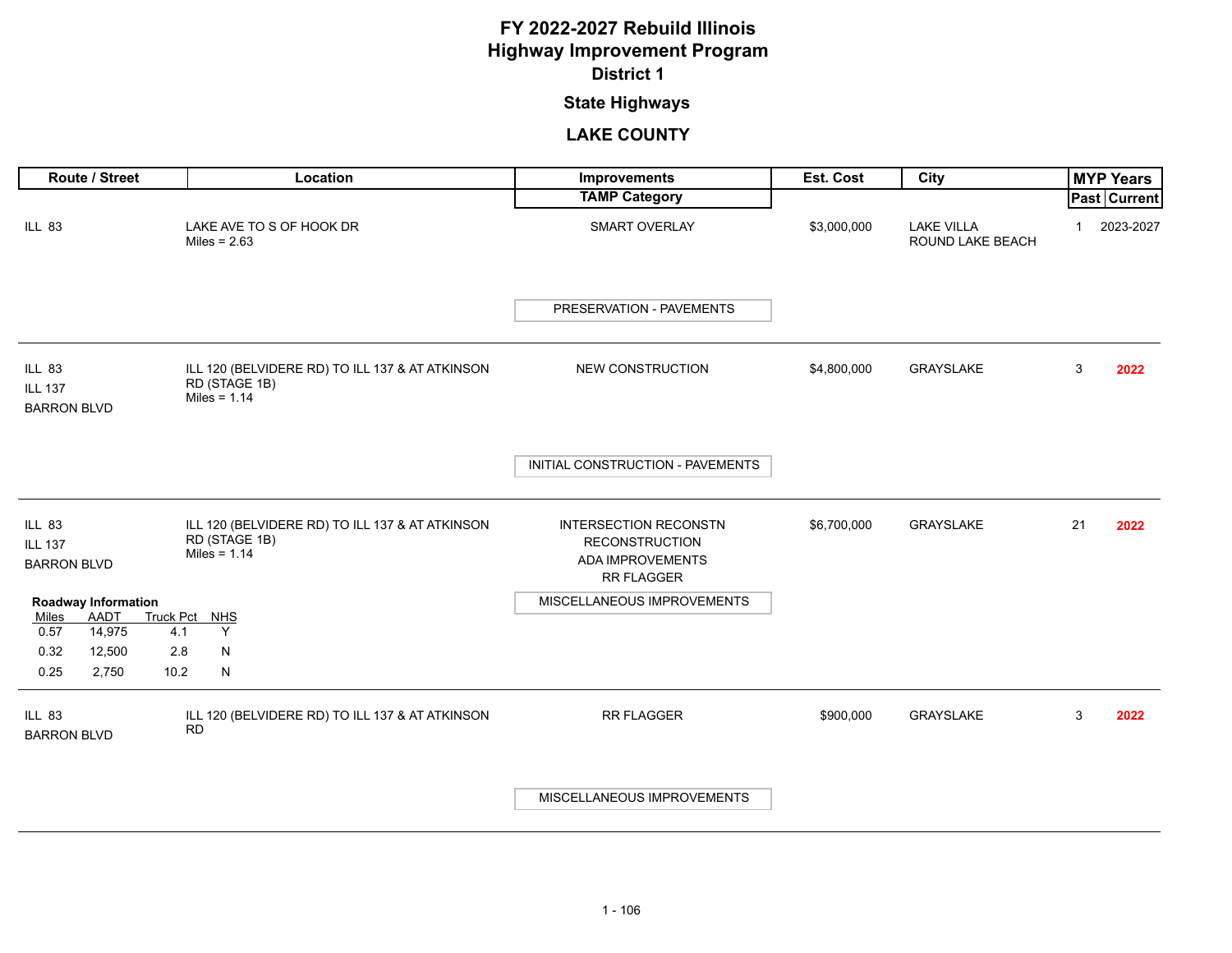## **State Highways**

| Route / Street                      | Location                                                                 | Improvements                    | Est. Cost   | <b>City</b>          |              | <b>MYP Years</b> |
|-------------------------------------|--------------------------------------------------------------------------|---------------------------------|-------------|----------------------|--------------|------------------|
|                                     |                                                                          | <b>TAMP Category</b>            |             |                      |              | Past Current     |
| <b>ILL 83</b><br><b>BARRON BLVD</b> | ILL 120 (BELVIDERE RD) TO ILL 137 & AT ATKINSON<br>RD (STAGE 1B)         | UTILITY ADJUSTMENT              | \$500,000   | GRAYSLAKE            | 3            | 2022             |
|                                     |                                                                          | MISCELLANEOUS IMPROVEMENTS      |             |                      |              |                  |
| <b>ILL 83</b><br><b>BARRON BLVD</b> | ILL 120 (BELVIDERE RD) TO ILL 137 & AT ATKINSON<br><b>RD</b>             | <b>CONSTRUCTION ENGINEERING</b> | \$1,500,000 | GRAYSLAKE            | 4            | 2022             |
|                                     |                                                                          | MISCELLANEOUS IMPROVEMENTS      |             |                      |              |                  |
| <b>ILL 83</b><br><b>IVANHOE RD</b>  | ILL 60 TO WINCHESTER RD<br>Miles = $1.53$                                | SMART OVERLAY                   | \$860,000   | <b>MUNDELEIN</b>     | $\mathbf{1}$ | 2022             |
|                                     |                                                                          | PRESERVATION - PAVEMENTS        |             |                      |              |                  |
| <b>ILL 83</b><br><b>LAKE ST</b>     | N OF BUFFALO GROVE RD TO S OF OLD CHECKER<br><b>RD</b><br>Miles = $0.59$ | <b>SMART OVERLAY</b>            | \$750,000   | <b>BUFFALO GROVE</b> | $\mathbf{1}$ | 2023-2027        |
|                                     |                                                                          | PRESERVATION - PAVEMENTS        |             |                      |              |                  |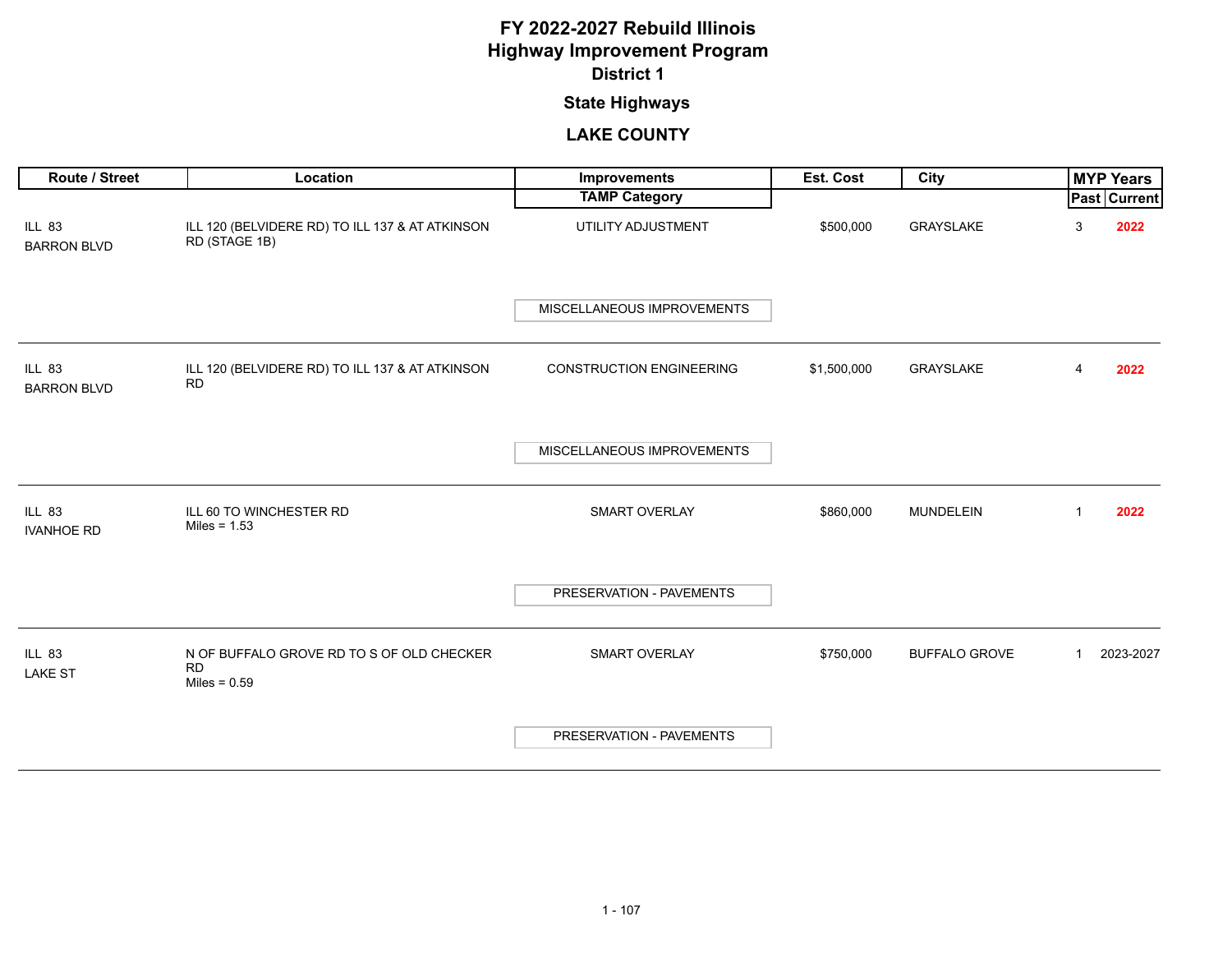# **State Highways**

| <b>Route / Street</b>                                                | Location                                           | Improvements                     | <b>Est. Cost</b> | City                                                                                   |                | <b>MYP Years</b> |
|----------------------------------------------------------------------|----------------------------------------------------|----------------------------------|------------------|----------------------------------------------------------------------------------------|----------------|------------------|
|                                                                      |                                                    | <b>TAMP Category</b>             |                  |                                                                                        |                | Past Current     |
| <b>ILL 120</b><br><b>BELVIDERE RD</b>                                | E OF ILL 60 TO E OF ALLEGHENY RD<br>Miles = $5.36$ | SMART OVERLAY                    | \$4,000,000      | GRAYSLAKE<br><b>VOLO</b><br>ROUND LAKE<br><b>HAINESVILLE</b><br><b>ROUND LAKE PARK</b> | 1              | 2023-2027        |
|                                                                      |                                                    | PRESERVATION - PAVEMENTS         |                  |                                                                                        |                |                  |
| <b>ILL 120</b><br><b>BELVIDERE RD</b>                                | ASHFORD LN TO US 45<br>Miles = $0.01$              | ADDITIONAL LANES                 | \$13,410,000     | <b>GRAYSLAKE</b>                                                                       | 3              | 2023-2027        |
|                                                                      |                                                    | INITIAL CONSTRUCTION - PAVEMENTS |                  |                                                                                        |                |                  |
| <b>ILL 120</b><br><b>BELVIDERE RD</b>                                | ASHFORD LN TO US 45<br>Miles = $0.77$              | <b>RECONSTRUCTION</b>            | \$8,940,000      | <b>GRAYSLAKE</b>                                                                       | 3              | 2023-2027        |
| <b>Roadway Information</b><br>AADT<br>Miles<br>0.77<br>14,600<br>4.6 | Truck Pct NHS<br>Y                                 | RECONSTRUCTION - PAVEMENTS       |                  |                                                                                        |                |                  |
| <b>ILL 120</b><br><b>BELVIDERE RD</b>                                | ASHFORD LN TO US 45                                | P.E. (PHASE I)                   | \$1,150,000      | GRAYSLAKE                                                                              | $\overline{2}$ | 2022             |
|                                                                      |                                                    | INITIAL CONSTRUCTION - PAVEMENTS |                  |                                                                                        |                |                  |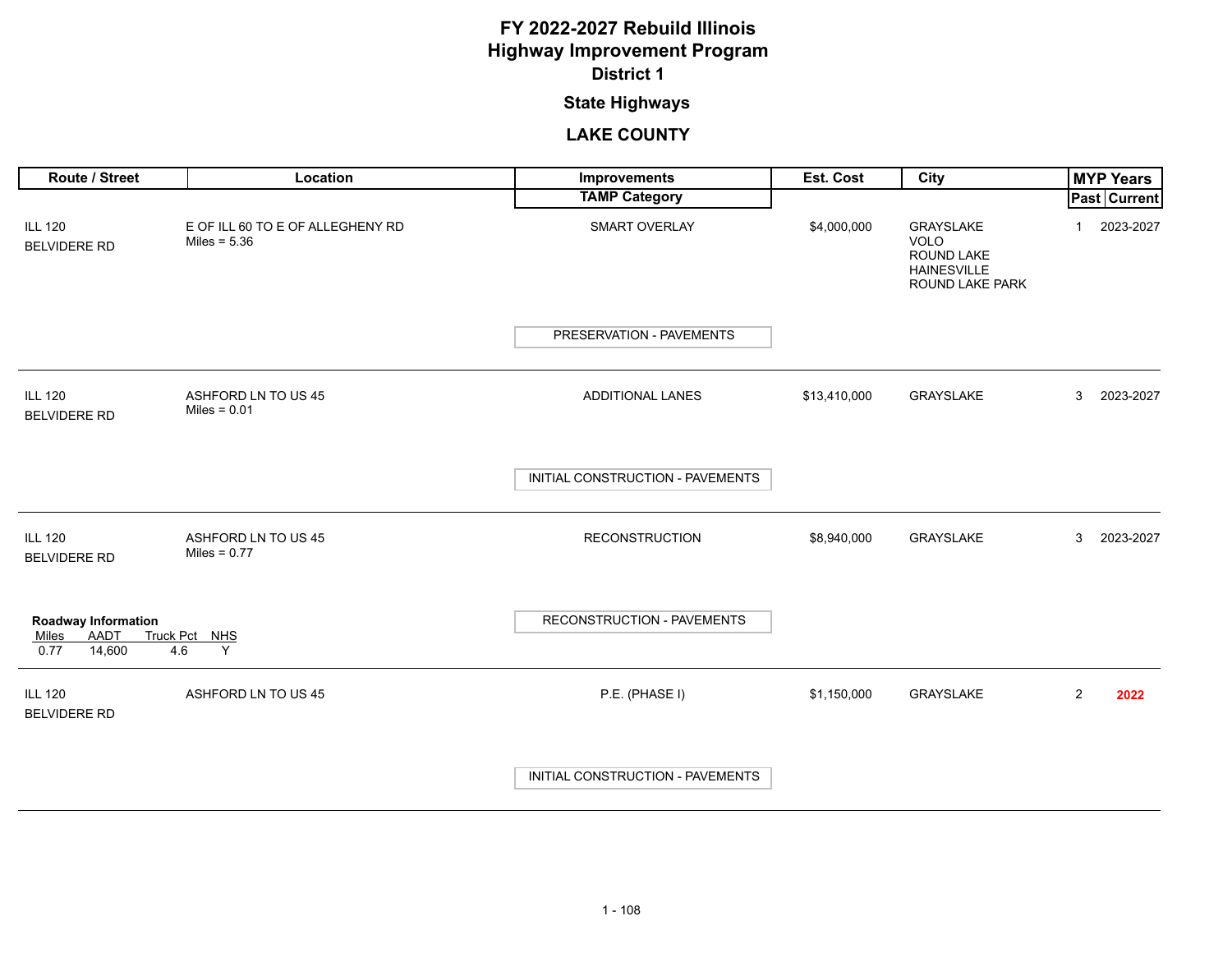## **State Highways**

| Route / Street                        | Location             | Improvements                     | Est. Cost   | City                                           | <b>MYP Years</b>        |
|---------------------------------------|----------------------|----------------------------------|-------------|------------------------------------------------|-------------------------|
|                                       |                      | <b>TAMP Category</b>             |             |                                                | <b>Past Current</b>     |
| <b>ILL 120</b><br><b>BELVIDERE RD</b> | ASHFORD LN TO US 45  | P.E. (PHASE II)                  | \$2,235,000 | GRAYSLAKE                                      | 2023-2027<br>3          |
|                                       |                      | INITIAL CONSTRUCTION - PAVEMENTS |             |                                                |                         |
| <b>ILL 120</b><br><b>BELVIDERE RD</b> | ASHFORD LN TO US 45  | <b>LAND ACQUISITION</b>          | \$750,000   | GRAYSLAKE                                      | 3<br>2023-2027          |
|                                       |                      | INITIAL CONSTRUCTION - PAVEMENTS |             |                                                |                         |
| <b>ILL 120</b><br><b>BELVIDERE RD</b> | ASHFORD LN TO US 45  | <b>CONSTRUCTION ENGINEERING</b>  | \$2,900,000 | GRAYSLAKE                                      | 2023-2027<br>3          |
|                                       |                      | INITIAL CONSTRUCTION - PAVEMENTS |             |                                                |                         |
| <b>ILL 120</b><br><b>BELVIDERE RD</b> | AT DES PLAINES RIVER | <b>BRIDGE NEW DECK</b>           | \$2,500,000 | <b>GURNEE</b>                                  | 6<br>2023-2027          |
|                                       |                      | <b>REHABILITATION - BRIDGES</b>  |             | <b>Structure Information</b>                   |                         |
|                                       |                      |                                  |             | <b>Str Number</b><br>AADT<br>17,150<br>0490044 | Truck Pct NHS<br>Y<br>3 |
|                                       |                      |                                  |             | 17,150<br>0490045                              | Y<br>3                  |
|                                       |                      |                                  |             | 16,250<br>0490046                              | $\mathsf Y$<br>5        |
|                                       |                      |                                  |             | 16,250<br>0490047                              | Y<br>5                  |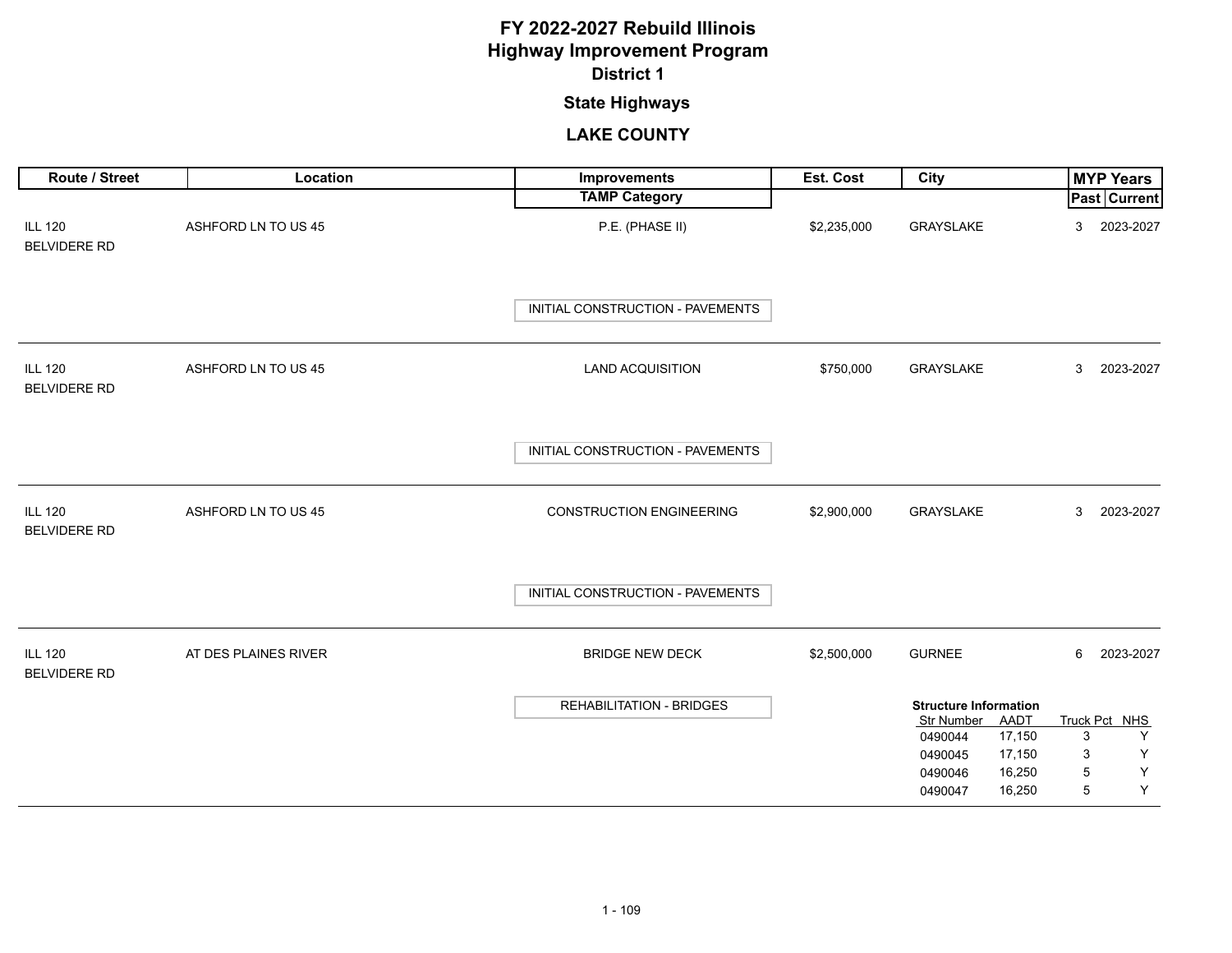# **State Highways**

| Route / Street                                         | Location                                     | Improvements                                       | Est. Cost    | City                                 |   | <b>MYP Years</b>    |
|--------------------------------------------------------|----------------------------------------------|----------------------------------------------------|--------------|--------------------------------------|---|---------------------|
|                                                        |                                              | <b>TAMP Category</b>                               |              |                                      |   | <b>Past Current</b> |
| <b>ILL 120</b><br><b>BELVIDERE RD</b>                  | AT O'PLAINE RD                               | TRAF SIGNAL MODERNIZATION<br><b>CHANNELIZATION</b> | \$1,000,000  | <b>GURNEE</b>                        |   | 2022                |
|                                                        |                                              | MISCELLANEOUS IMPROVEMENTS                         |              |                                      |   |                     |
| <b>ILL 120</b><br><b>BELVIDERE RD</b>                  | AT DITCH 0.4 MI W OF ILL 131                 | <b>CULVERT REPLACEMENT</b>                         | \$500,000    | WAUKEGAN                             | 3 | 2023-2027           |
|                                                        |                                              | MISCELLANEOUS IMPROVEMENTS                         |              |                                      |   |                     |
| <b>ILL 131</b><br><b>GREEN BAY RD</b>                  | WADSWORTH RD TO SUNSET AVE<br>Miles = $0.01$ | <b>ADDITIONAL LANES</b>                            | \$26,280,000 | <b>BEACH PARK</b><br><b>WAUKEGAN</b> | 3 | 2023-2027           |
|                                                        |                                              | INITIAL CONSTRUCTION - PAVEMENTS                   |              |                                      |   |                     |
| <b>ILL 131</b><br><b>GREEN BAY RD</b>                  | WADSWORTH RD TO SUNSET AVE<br>Miles = $2.55$ | <b>RECONSTRUCTION</b>                              | \$17,520,000 | <b>BEACH PARK</b><br>WAUKEGAN        | 3 | 2023-2027           |
| Roadway Information<br>AADT<br>Miles<br>18.908<br>2.55 | Truck Pct NHS<br>6.8<br>N                    | <b>RECONSTRUCTION - PAVEMENTS</b>                  |              |                                      |   |                     |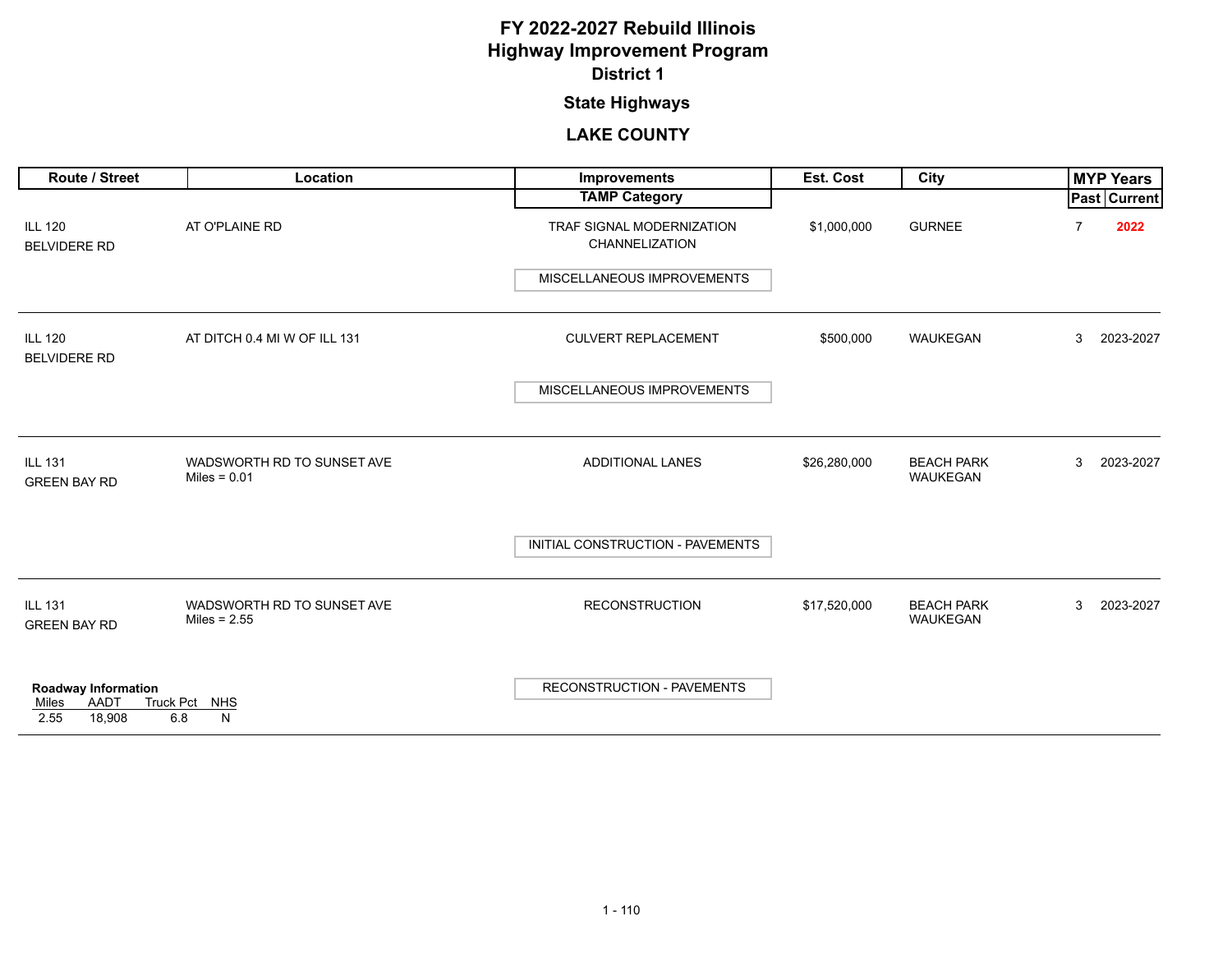## **State Highways**

| Route / Street                        | Location                           | Improvements                                                | Est. Cost   | City                          | <b>MYP Years</b>    |
|---------------------------------------|------------------------------------|-------------------------------------------------------------|-------------|-------------------------------|---------------------|
|                                       |                                    | <b>TAMP Category</b>                                        |             |                               | <b>Past Current</b> |
| <b>ILL 131</b><br><b>GREEN BAY RD</b> | WADSWORTH RD TO SUNSET AVE         | UTILITY ADJUSTMENT                                          | \$2,000,000 | <b>BEACH PARK</b><br>WAUKEGAN | 2023-2027<br>3      |
|                                       |                                    | INITIAL CONSTRUCTION - PAVEMENTS                            |             |                               |                     |
| <b>ILL 131</b><br><b>GREEN BAY RD</b> | WADSWORTH RD TO SUNSET AVE         | <b>CONSTRUCTION ENGINEERING</b>                             | \$5,700,000 | <b>BEACH PARK</b><br>WAUKEGAN | 3<br>2023-2027      |
|                                       |                                    | INITIAL CONSTRUCTION - PAVEMENTS                            |             |                               |                     |
| <b>ILL 131</b><br><b>GREEN BAY RD</b> | AT WASHINGTON ST                   | <b>TURNING LANES</b>                                        | \$2,500,000 | WAUKEGAN                      | 3<br>2023-2027      |
|                                       |                                    | MISCELLANEOUS IMPROVEMENTS                                  |             |                               |                     |
| <b>ILL 132</b><br><b>GRAND AVE</b>    | DRY LAND BRIDGE E OF CEDAR LAKE RD | <b>BRIDGE REPLACEMENT</b><br>RR FLAGGER<br>ADA IMPROVEMENTS | \$9,000,000 | <b>LAKE VILLA</b>             | 12 2023-2027        |
|                                       |                                    | <b>RECONSTRUCTION - BRIDGES</b>                             |             |                               |                     |
| <b>ILL 132</b><br><b>GRAND AVE</b>    | DRY LAND BRIDGE E OF CEDAR LAKE RD | <b>CONSTRUCTION ENGINEERING</b>                             | \$1,000,000 | <b>LAKE VILLA</b>             | 3<br>2023-2027      |
|                                       |                                    | <b>RECONSTRUCTION - BRIDGES</b>                             |             |                               |                     |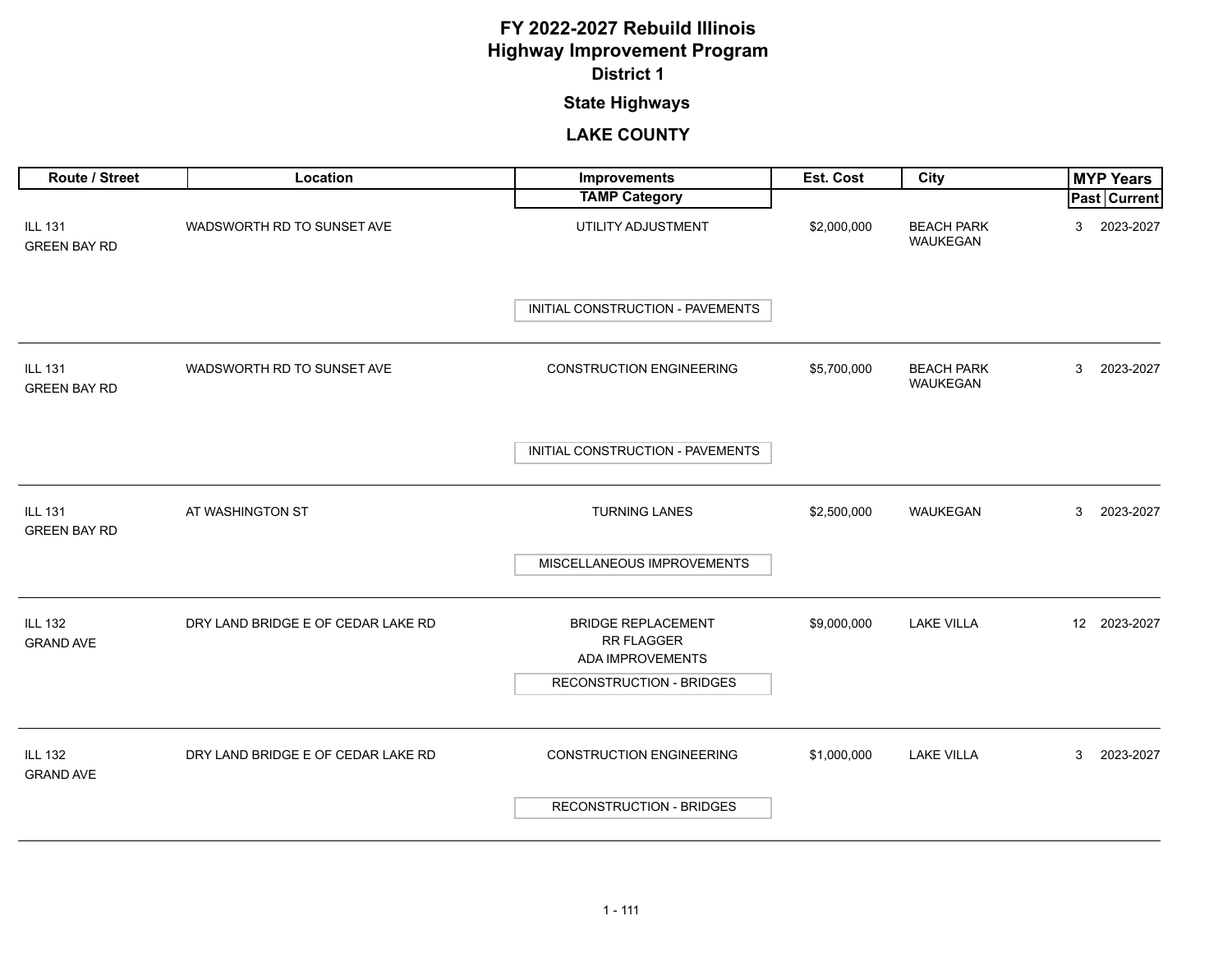## **State Highways**

| Route / Street                                                       | Location                                     | Improvements                                                                                                                                                                                                                     | Est. Cost    | City                                    |                | <b>MYP Years</b> |
|----------------------------------------------------------------------|----------------------------------------------|----------------------------------------------------------------------------------------------------------------------------------------------------------------------------------------------------------------------------------|--------------|-----------------------------------------|----------------|------------------|
|                                                                      |                                              | <b>TAMP Category</b>                                                                                                                                                                                                             |              |                                         |                | Past Current     |
| <b>ILL 132</b><br><b>GRAND AVE</b>                                   | W OF SHEEHAN DR TO MUNN RD<br>Miles = $0.80$ | <b>BRIDGE REPLACEMENT</b><br><b>CULVERT REPLACEMENT</b><br><b>NEW MEDIAN</b><br><b>LEFT TURN LANES</b><br><b>CURB AND GUTTER</b><br><b>DRAINAGE</b><br>STANDARD OVERLAY<br>ADA IMPROVEMENTS<br><b>WIDENING EXISTING PAVEMENT</b> | \$17,000,000 | <b>LINDENHURST</b><br><b>LAKE VILLA</b> | 6              | 2022             |
| Roadway Information<br><b>AADT</b><br>Miles<br>0.80<br>17,900<br>3.3 | Truck Pct NHS<br>Y                           | <b>RECONSTRUCTION - BRIDGES</b>                                                                                                                                                                                                  |              |                                         |                |                  |
| <b>ILL 132</b><br><b>GRAND AVE</b>                                   | W OF SHEEHAN DR TO MUNN RD                   | UTILITY ADJUSTMENT                                                                                                                                                                                                               | \$540,000    | <b>LINDENHURST</b><br><b>LAKE VILLA</b> | 3              | 2022             |
|                                                                      |                                              | MISCELLANEOUS IMPROVEMENTS                                                                                                                                                                                                       |              |                                         |                |                  |
| <b>ILL 132</b><br><b>GRAND AVE</b>                                   | W OF SHEEHAN DR TO MUNN RD                   | <b>CONSTRUCTION ENGINEERING</b>                                                                                                                                                                                                  | \$1,000,000  | <b>LINDENHURST</b><br><b>LAKE VILLA</b> | 6              | 2022             |
|                                                                      |                                              | <b>RECONSTRUCTION - BRIDGES</b>                                                                                                                                                                                                  |              |                                         |                |                  |
| <b>ILL 132</b><br><b>GRAND AVE</b>                                   | W OF SHEEHAN DR TO MUNN RD                   | <b>CONSTRUCTION ENGINEERING</b>                                                                                                                                                                                                  | \$1,500,000  | <b>LINDENHURST</b><br><b>LAKE VILLA</b> | $\overline{4}$ | 2023-2027        |
|                                                                      |                                              | <b>RECONSTRUCTION - BRIDGES</b>                                                                                                                                                                                                  |              |                                         |                |                  |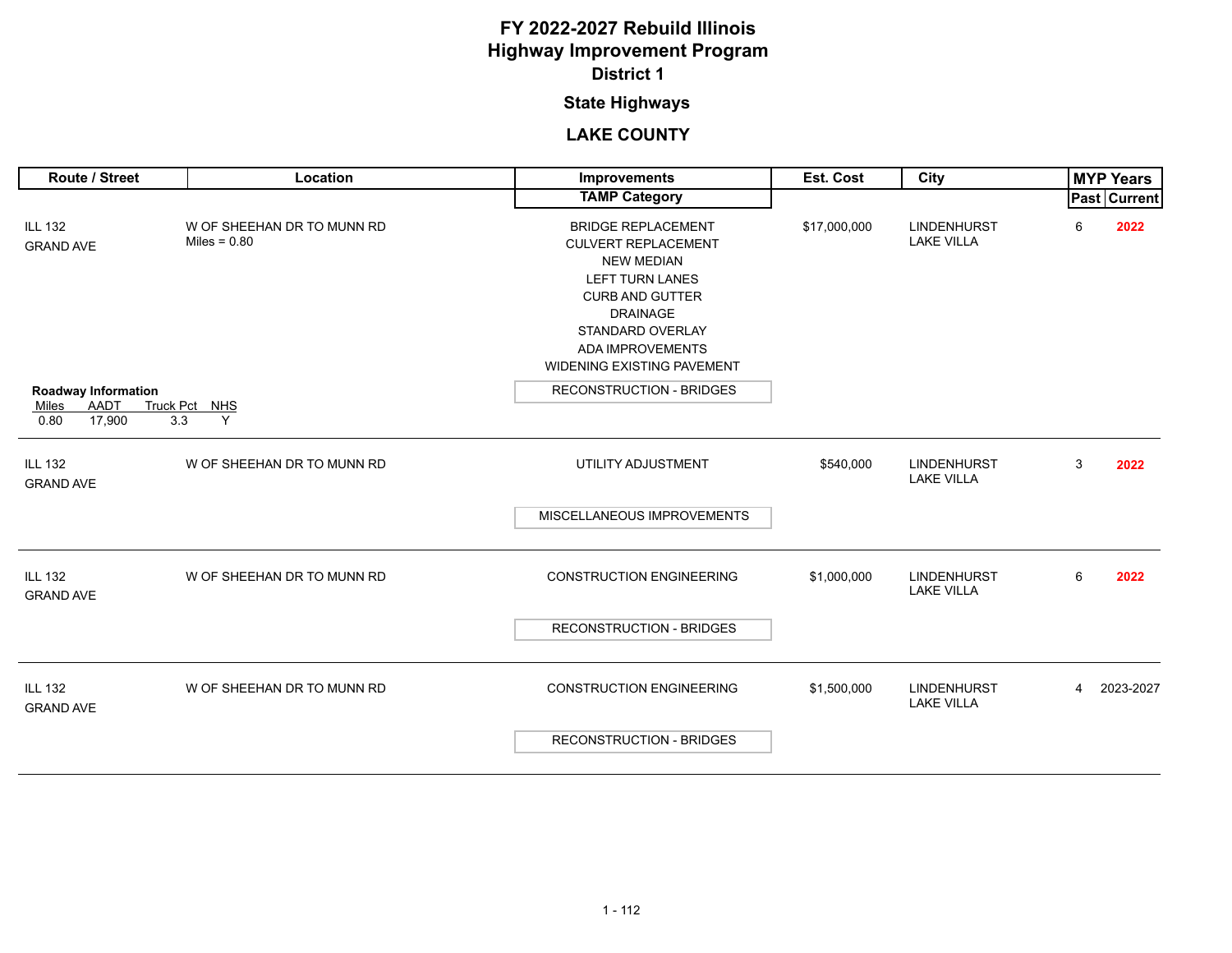## **State Highways**

| Route / Street                                                       | Location                                                                 | Improvements                                                                                  | Est. Cost   | City                                    |   | <b>MYP Years</b> |
|----------------------------------------------------------------------|--------------------------------------------------------------------------|-----------------------------------------------------------------------------------------------|-------------|-----------------------------------------|---|------------------|
|                                                                      |                                                                          | <b>TAMP Category</b>                                                                          |             |                                         |   | Past Current     |
| <b>ILL 137</b><br>SHERIDAN RD                                        | BULL CREEK 0.2 MI S OF WADSWORTH RD                                      | CULVERT (NEW)<br>ADA IMPROVEMENTS                                                             | \$5,000,000 | <b>BEACH PARK</b>                       | 5 | 2023-2027        |
|                                                                      |                                                                          | INITIAL CONSTRUCTION - BRIDGES                                                                |             |                                         |   |                  |
| <b>ILL 137</b><br><b>GENESEE ST</b>                                  | S OF ILL 120 (BELVIDERE ST) TO ILL 137 (BUCKLEY<br>RD)<br>Miles = $2.91$ | <b>DESIGNED OVERLAY</b><br><b>ADA IMPROVEMENTS</b><br><b>RR FLAGGER</b>                       | \$2,800,000 | <b>WAUKEGAN</b><br><b>NORTH CHICAGO</b> | 4 | 2022             |
| <b>Roadway Information</b><br>AADT<br>Miles<br>12,010<br>2.91<br>2.9 | Truck Pct NHS<br>Y                                                       | <b>REHABILITATION - PAVEMENTS</b>                                                             |             |                                         |   |                  |
| <b>ILL 137</b><br><b>BUCKLEY RD</b>                                  | W OF FRONTENAC ST TO ILL 137 (BOBBY<br>THOMPSON EXPWY)<br>Miles = $1.83$ | <b>DESIGNED OVERLAY</b><br><b>ADA IMPROVEMENTS</b><br><b>RR FLAGGER</b><br>PEDESTRIAN SIGNALS | \$2,030,000 | <b>NORTH CHICAGO</b>                    | 5 | 2022             |
| <b>Roadway Information</b><br>AADT<br>Miles<br>18,915<br>1.83<br>4.0 | Truck Pct NHS<br>Y                                                       | <b>REHABILITATION - PAVEMENTS</b>                                                             |             |                                         |   |                  |
| <b>ILL 173</b><br>ROSECRANS RD                                       | BROWN AVE TO HUNT CLUB RD<br>Miles = $5.12$                              | <b>DESIGNED OVERLAY</b><br>ADA IMPROVEMENTS                                                   | \$1,560,000 | <b>ANTIOCH</b><br>OLD MILL CREEK        | 6 | 2023-2027        |
| <b>Roadway Information</b><br>AADT<br>Miles<br>5.12<br>15,375<br>5.3 | Truck Pct NHS<br>Y                                                       | REHABILITATION - PAVEMENTS                                                                    |             |                                         |   |                  |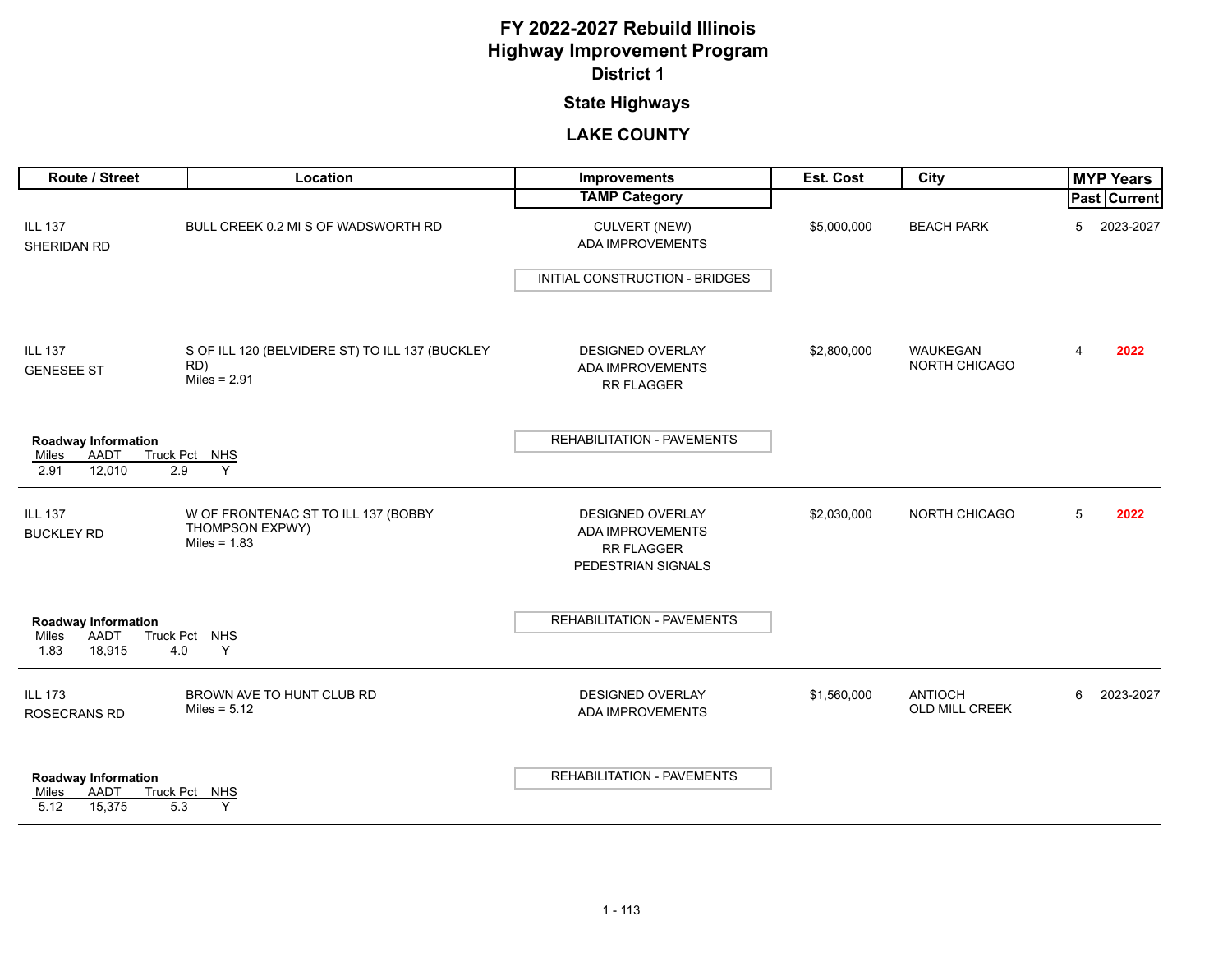## **State Highways**

| Route / Street                        | Location                                                                     | Improvements                               | Est. Cost   | City                     |                | <b>MYP Years</b> |
|---------------------------------------|------------------------------------------------------------------------------|--------------------------------------------|-------------|--------------------------|----------------|------------------|
|                                       |                                                                              | <b>TAMP Category</b>                       |             |                          |                | Past Current     |
| <b>ILL 173</b><br><b>ROSECRANS RD</b> | E OF I-94 (TRI-STATE TOLLWAY) TO ILL 131 (GREEN<br>BAY RD)<br>Miles = $3.80$ | SMART OVERLAY                              | \$2,000,000 | <b>WADSWORTH</b><br>ZION |                | 2022             |
|                                       |                                                                              | PRESERVATION - PAVEMENTS                   |             |                          |                |                  |
| <b>ILL 173</b><br><b>ROSECRANS RD</b> | AT KILBOURNE RD                                                              | TRAF SIGNAL INSTALLATION<br>CHANNELIZATION | \$1,100,000 | WADSWORTH                | $\mathbf{2}$   | 2023-2027        |
|                                       |                                                                              | MISCELLANEOUS IMPROVEMENTS                 |             |                          |                |                  |
| <b>ILL 173</b><br>ROSECRANS RD        | AT KILBOURNE RD                                                              | <b>LAND ACQUISITION</b>                    | \$250,000   | WADSWORTH                | $\overline{2}$ | 2023-2027        |
|                                       |                                                                              | MISCELLANEOUS IMPROVEMENTS                 |             |                          |                |                  |
| <b>ILL 173</b><br><b>ROSECRANS RD</b> | 0.5 MI E OF ILL 131                                                          | <b>CULVERT REPLACEMENT</b>                 | \$250,000   | ZION                     | 5              | 2023-2027        |
|                                       |                                                                              | MISCELLANEOUS IMPROVEMENTS                 |             |                          |                |                  |
| <b>ILL 173</b><br>ROSECRANS RD        | 0.5 MI E OF ILL 131                                                          | <b>LAND ACQUISITION</b>                    | \$20,000    | ZION                     | 4              | 2023-2027        |
|                                       |                                                                              | MISCELLANEOUS IMPROVEMENTS                 |             |                          |                |                  |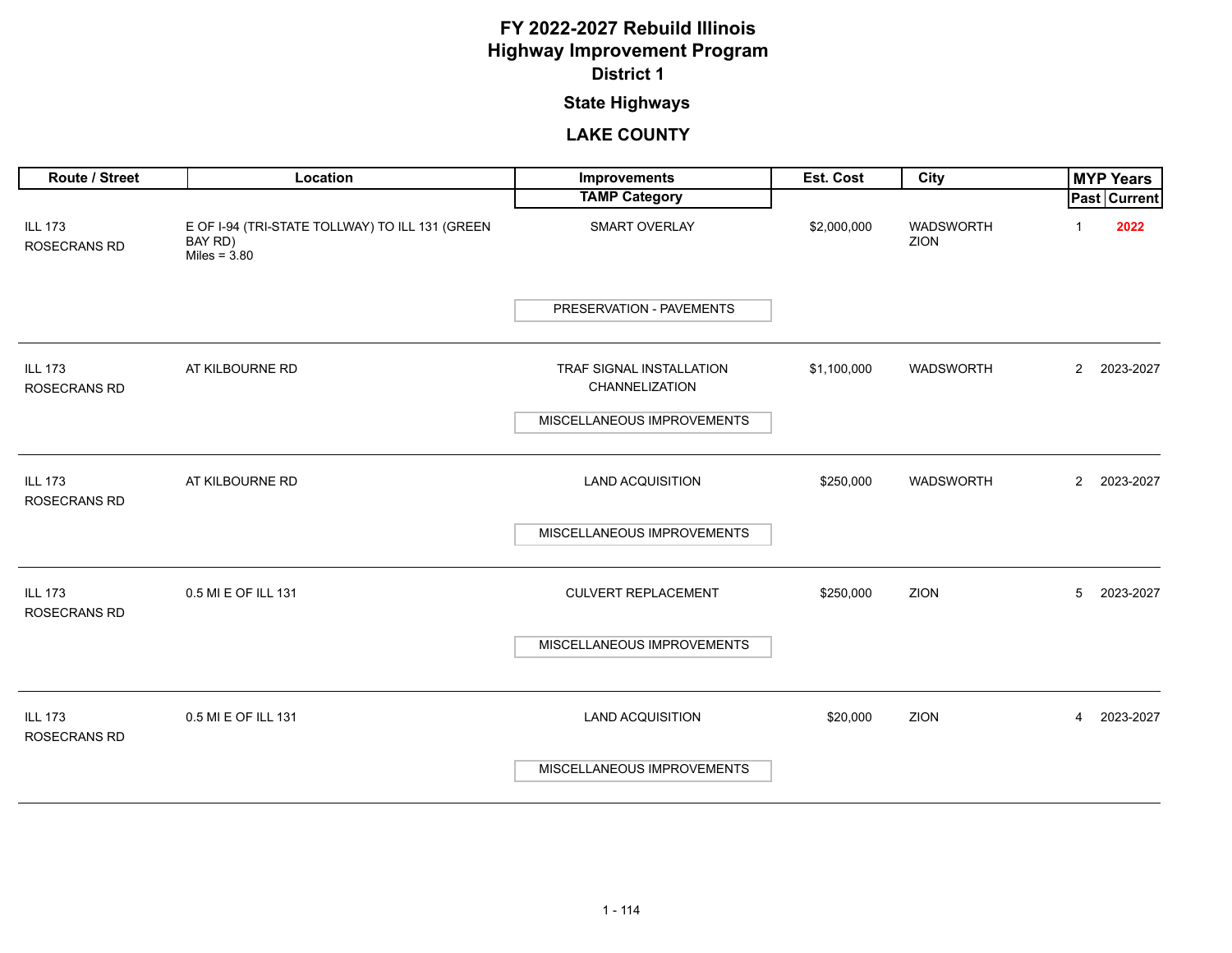## **State Highways**

| Route / Street                      | Location                                            | <b>Improvements</b>                                | Est. Cost   | City                                            | <b>MYP Years</b>         |
|-------------------------------------|-----------------------------------------------------|----------------------------------------------------|-------------|-------------------------------------------------|--------------------------|
|                                     |                                                     | <b>TAMP Category</b>                               |             |                                                 | Past Current             |
| <b>ILL 176</b><br><b>LIBERTY ST</b> | AT BANGS LAKE OUTLET                                | <b>CULVERT REPLACEMENT</b>                         | \$1,000,000 | <b>WAUCONDA</b>                                 | 2023-2027<br>4           |
|                                     |                                                     | <b>RECONSTRUCTION - BRIDGES</b>                    |             | <b>Structure Information</b>                    |                          |
|                                     |                                                     |                                                    |             | Str Number AADT<br>15,500<br>0490113            | Truck Pct NHS<br>3<br>Y  |
| <b>ILL 176</b><br><b>LIBERTY ST</b> | AT BANGS LAKE OUTLET                                | <b>LAND ACQUISITION</b>                            | \$150,000   | <b>WAUCONDA</b>                                 | 3<br>2023-2027           |
|                                     |                                                     | <b>RECONSTRUCTION - BRIDGES</b>                    |             |                                                 |                          |
| <b>DEERFIELD RD</b>                 | AT UP RR & OLD SKOKIE RD                            | <b>BRIDGE NEW DECK</b>                             | \$7,800,000 | <b>HIGHLAND PARK</b>                            | 2023-2027<br>7           |
|                                     |                                                     | <b>REHABILITATION - BRIDGES</b>                    |             | <b>Structure Information</b><br>Str Number AADT | Truck Pct NHS            |
|                                     |                                                     |                                                    |             | 23,300<br>0490073                               | $\overline{2}$<br>N.     |
| PETERSON RD                         | DITCH 0.4 MI E OF US 45 (LAKE ST)                   | <b>CULVERT REPAIR</b>                              | \$250,000   | LIBERTYVILLE                                    | 5<br>2023-2027           |
|                                     |                                                     | MAINTENANCE - BRIDGES                              |             |                                                 |                          |
| SHERIDAN RD                         | ST. JOHNS AVE TO LAMBERT TREE AVE<br>Miles = $2.17$ | <b>DESIGNED OVERLAY</b><br><b>ADA IMPROVEMENTS</b> | \$950,000   | <b>HIGHLAND PARK</b>                            | 2023-2027<br>$\mathbf 1$ |
| <b>Roadway Information</b>          |                                                     | REHABILITATION - PAVEMENTS                         |             |                                                 |                          |
| AADT<br>Miles<br>2,985<br>2.17      | Truck Pct NHS<br>3.4<br>N                           |                                                    |             |                                                 |                          |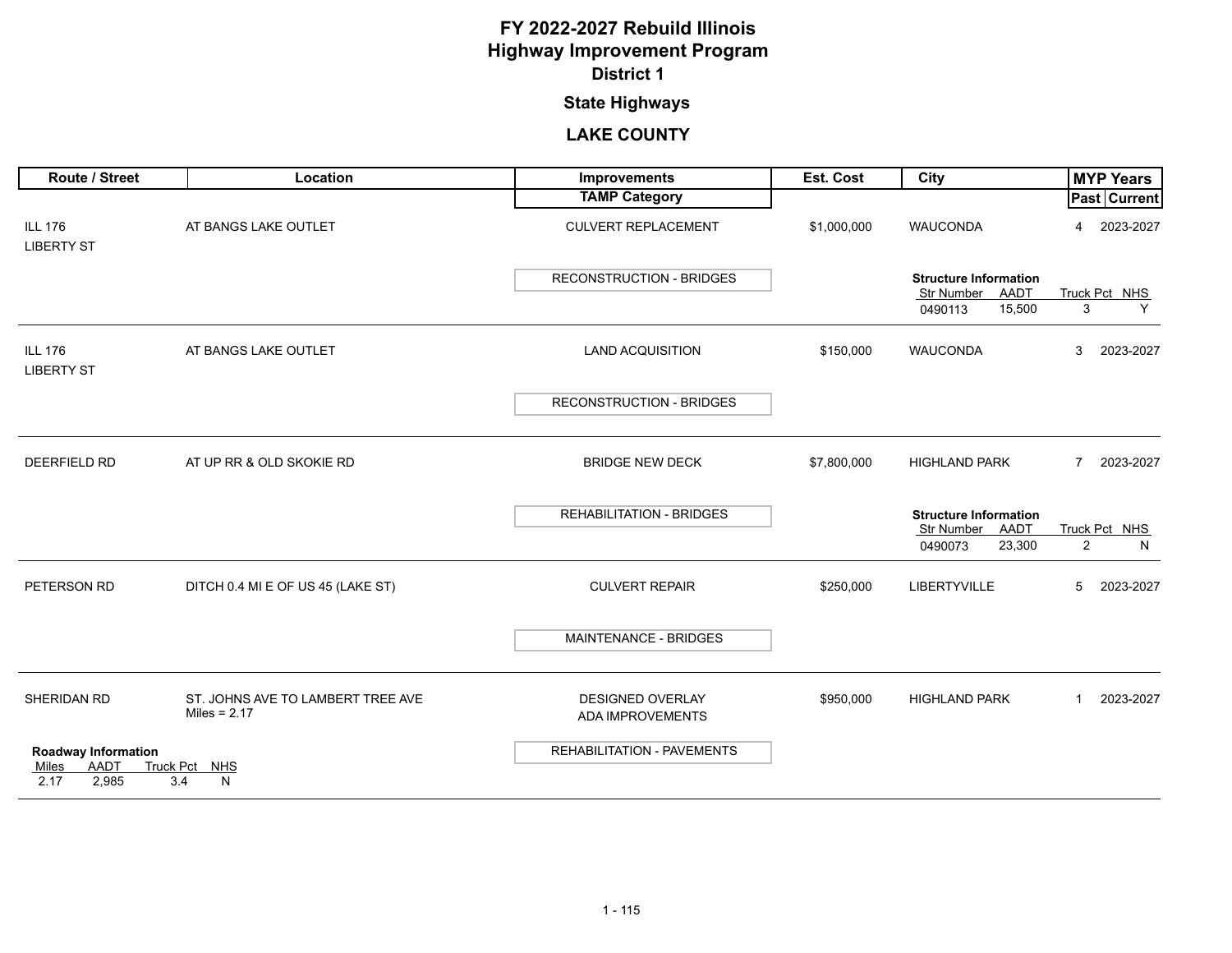## **State Highways**

| Route / Street       | Location                              | Improvements                                                                 | Est. Cost   | City                                                                    | <b>MYP Years</b>        |
|----------------------|---------------------------------------|------------------------------------------------------------------------------|-------------|-------------------------------------------------------------------------|-------------------------|
|                      |                                       | <b>TAMP Category</b>                                                         |             |                                                                         | Past   Current          |
| SHERIDAN RD          | CREEK 1 MI & 1.3 MI N OF LAKE COOK RD | <b>CULVERT REPLACEMENT</b><br>ADA IMPROVEMENTS<br>MISCELLANEOUS IMPROVEMENTS | \$7,200,000 | <b>HIGHLAND PARK</b>                                                    | 2023-2027<br>6          |
| SHERIDAN RD          | CREEK 1 MI & 1.3 MI N OF LAKE COOK RD | <b>LAND ACQUISITION</b>                                                      | \$900,000   | <b>HIGHLAND PARK</b>                                                    | 2023-2027<br>1          |
|                      |                                       | MISCELLANEOUS IMPROVEMENTS                                                   |             |                                                                         |                         |
| <b>WASHINGTON ST</b> | AT UP RR 0.1 MI E OF US 41            | <b>BRIDGE NEW DECK</b><br><b>RR FLAGGER</b>                                  | \$2,355,000 | PARK CITY                                                               | 6<br>2022               |
|                      |                                       | <b>REHABILITATION - BRIDGES</b>                                              |             | <b>Structure Information</b><br>AADT<br>Str Number<br>38,900<br>0490097 | Truck Pct NHS<br>3<br>N |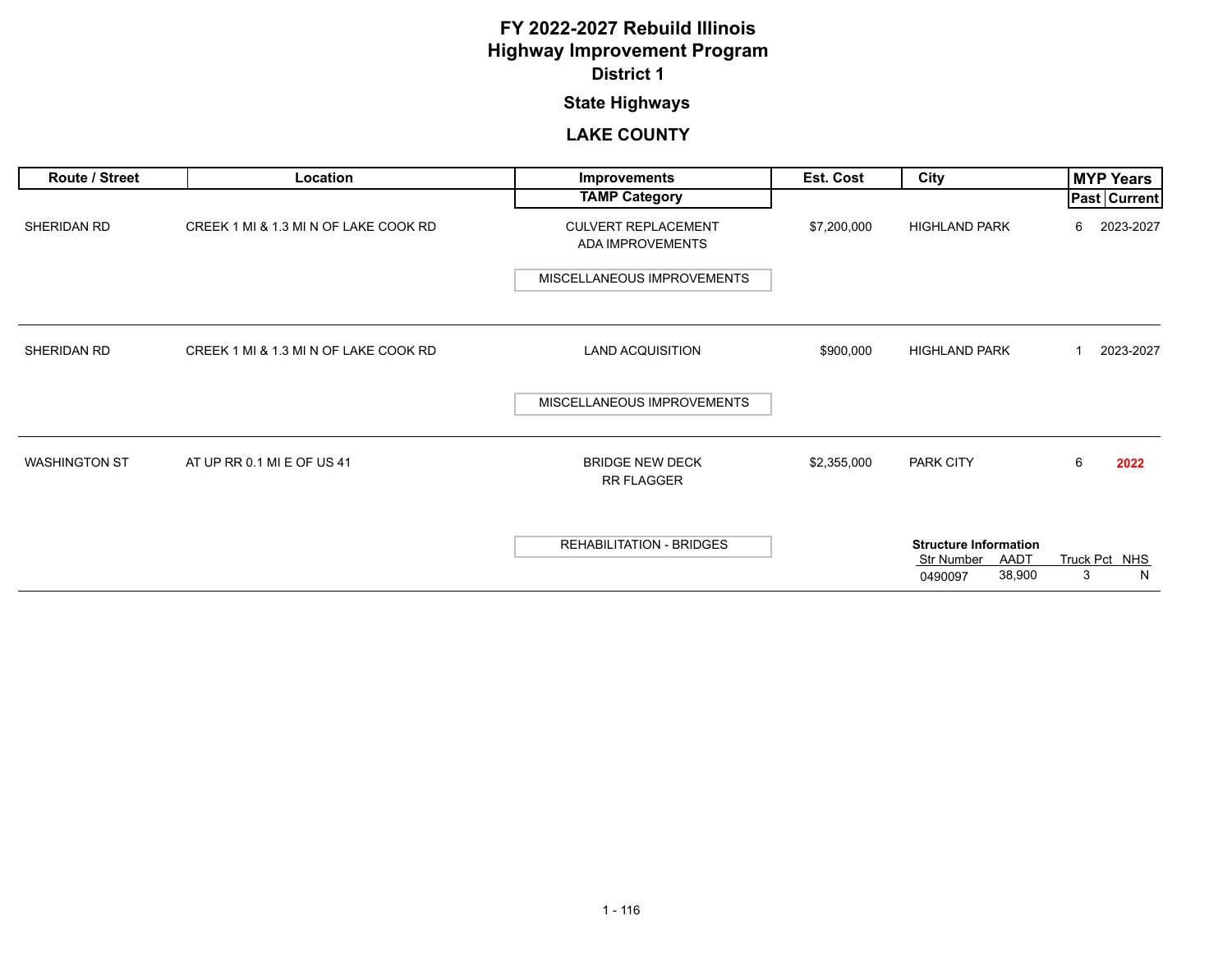## **Local Highways**

<span id="page-20-0"></span>

| Route / Street      | Location                | Improvements                    | Est. Cost   | City                 |              | <b>MYP Years</b>    |
|---------------------|-------------------------|---------------------------------|-------------|----------------------|--------------|---------------------|
|                     |                         | <b>TAMP Category</b>            |             |                      |              | <b>Past Current</b> |
| <b>BEECH ST</b>     | AT RAVINE N OF BEECH LN | P.E. (PHASE II)                 | \$142,000   | <b>HIGHLAND PARK</b> | 3            | 2022                |
|                     |                         | RECONSTRUCTION - BRIDGES        |             |                      |              |                     |
| <b>BEECH ST</b>     | AT RAVINE N OF BEECH LN | <b>BRIDGE REPLACEMENT</b>       | \$1,750,000 | <b>HIGHLAND PARK</b> | 3            | 2023-2027           |
|                     |                         | RECONSTRUCTION - BRIDGES        |             |                      |              |                     |
| <b>BEECH ST</b>     | AT RAVINE N OF BEECH LN | <b>CONSTRUCTION ENGINEERING</b> | \$174,000   | HIGHLAND PARK        | 3            | 2023-2027           |
|                     |                         | <b>RECONSTRUCTION - BRIDGES</b> |             |                      |              |                     |
| <b>BELVIDERE ST</b> | OVER CNW RR & ILL 137   | <b>LAND ACQUISITION</b>         | \$12,000    | WAUKEGAN             | $\mathbf{1}$ | 2022                |
|                     |                         | <b>RECONSTRUCTION - BRIDGES</b> |             |                      |              |                     |
| <b>BELVIDERE ST</b> | OVER CNW RR & ILL 137   | <b>BRIDGE REPLACEMENT</b>       | \$2,700,000 | WAUKEGAN             | 13           | 2022                |
|                     |                         | <b>RECONSTRUCTION - BRIDGES</b> |             |                      |              |                     |
| <b>BELVIDERE ST</b> | OVER CNW RR & ILL 137   | <b>CONSTRUCTION ENGINEERING</b> | \$216,000   | WAUKEGAN             | 13           | 2022                |
|                     |                         | RECONSTRUCTION - BRIDGES        |             |                      |              |                     |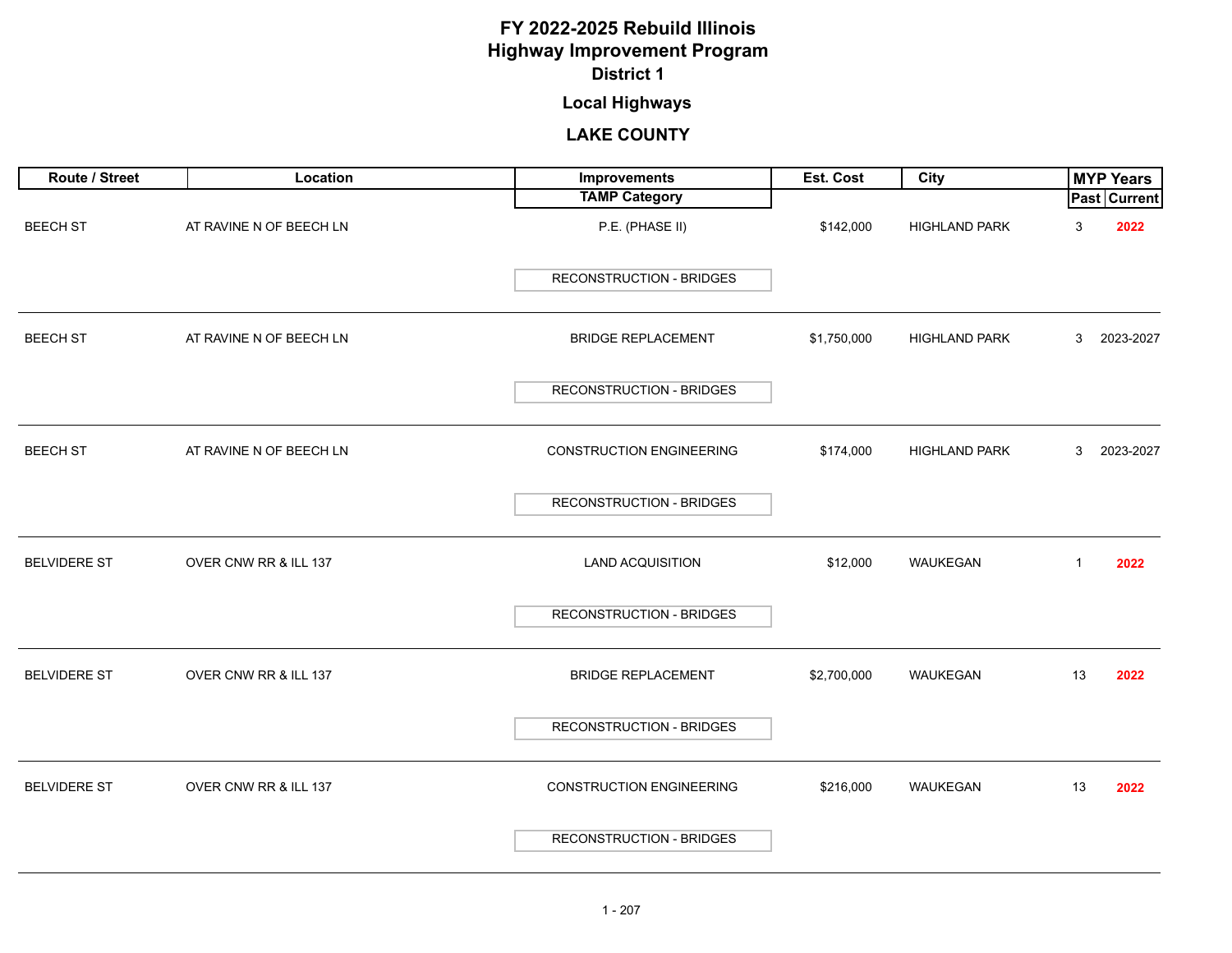## **Local Highways**

| Route / Street     | Location                                          | Improvements                    | Est. Cost    | <b>City</b>          |             | <b>MYP Years</b> |
|--------------------|---------------------------------------------------|---------------------------------|--------------|----------------------|-------------|------------------|
|                    |                                                   | <b>TAMP Category</b>            |              |                      |             | Past Current     |
| <b>CASEY RD</b>    | US 45 TO ILL 21 (MILWAUKEE AVE)<br>Miles = $2.25$ | <b>RECONSTRUCTION</b>           | \$1,110,000  | LIBERTYVILLE         | 5           | 2023-2027        |
|                    |                                                   | RECONSTRUCTION - PAVEMENTS      |              |                      |             |                  |
| CASEY RD           | US 45 TO ILL 21 (MILWAUKEE AVE)                   | <b>CONSTRUCTION ENGINEERING</b> | \$88,000     | LIBERTYVILLE         | $5^{\circ}$ | 2023-2027        |
|                    |                                                   | RECONSTRUCTION - PAVEMENTS      |              |                      |             |                  |
| <b>CENTRAL AVE</b> | AT UNNAMED RAVINE 0.1 MI W OF LAKE MICHIGAN       | <b>BRIDGE REPLACEMENT</b>       | \$1,210,000  | <b>HIGHLAND PARK</b> | 6           | 2022             |
|                    |                                                   | <b>RECONSTRUCTION - BRIDGES</b> |              |                      |             |                  |
| <b>CENTRAL AVE</b> | AT UNNAMED RAVINE 0.1 MI W OF LAKE MICHIGAN       | <b>CONSTRUCTION ENGINEERING</b> | \$116,000    | <b>HIGHLAND PARK</b> | 6           | 2022             |
|                    |                                                   | <b>RECONSTRUCTION - BRIDGES</b> |              |                      |             |                  |
| <b>CLAVEY RD</b>   | AT SKOKIE DITCH 0.4 MI E OF US 41                 | <b>BRIDGE REPLACEMENT</b>       | \$10,252,000 | <b>HIGHLAND PARK</b> | 6           | 2022             |
|                    |                                                   | <b>RECONSTRUCTION - BRIDGES</b> |              |                      |             |                  |
| <b>CLAVEY RD</b>   | AT SKOKIE DITCH 0.4 MI E OF US 41                 | <b>CONSTRUCTION ENGINEERING</b> | \$760,000    | <b>HIGHLAND PARK</b> | 6           | 2022             |
|                    |                                                   | <b>RECONSTRUCTION - BRIDGES</b> |              |                      |             |                  |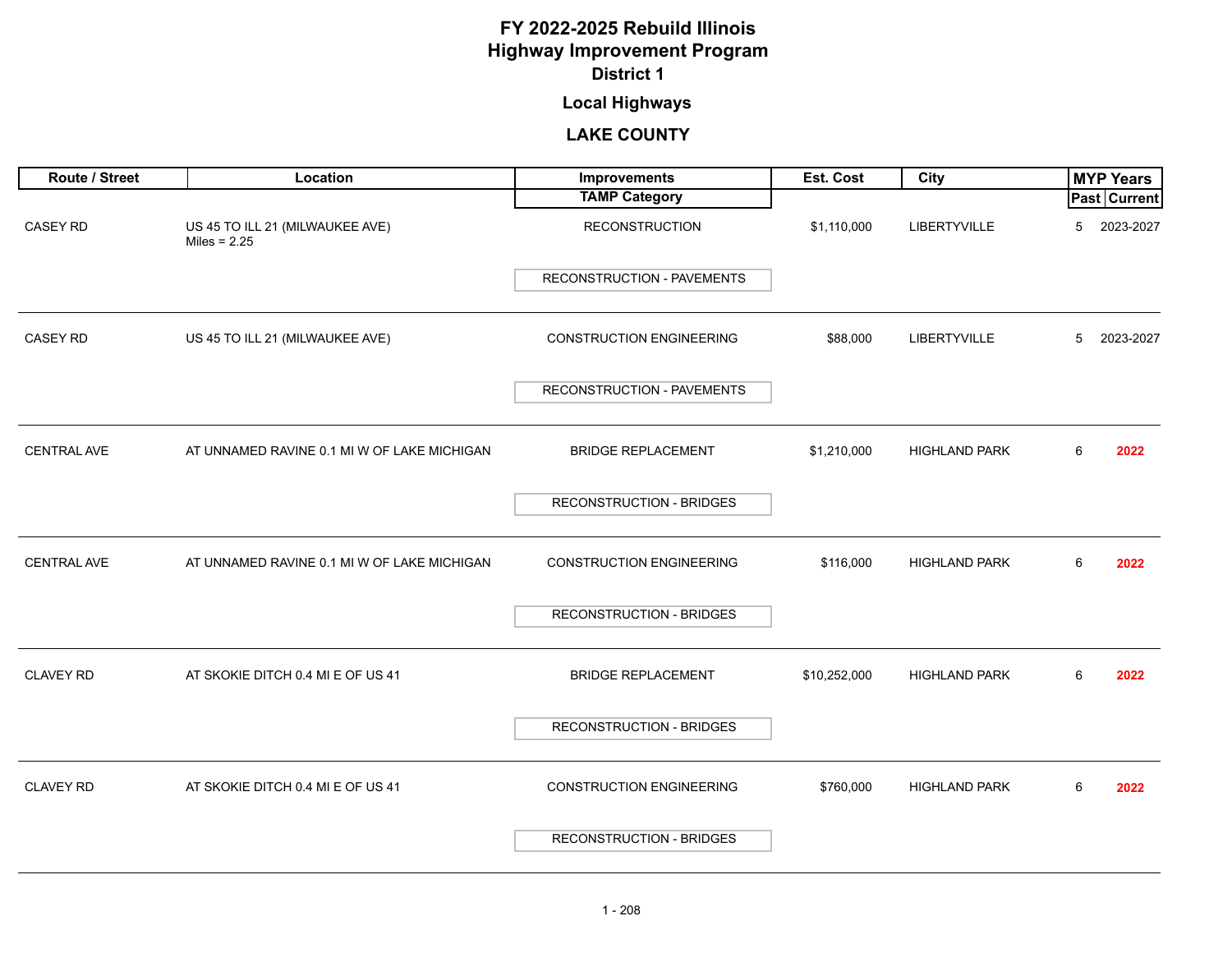## **Local Highways**

| Route / Street      | Location                                       | Improvements                     | Est. Cost    | City               | <b>MYP Years</b>       |
|---------------------|------------------------------------------------|----------------------------------|--------------|--------------------|------------------------|
|                     |                                                | <b>TAMP Category</b>             |              |                    | <b>Past Current</b>    |
| <b>DEERFIELD RD</b> | MILWAUKEE AVE TO SAUNDERS RD<br>Miles = $2.00$ | <b>ADDITIONAL LANES</b>          | \$18,093,000 | <b>RIVERWOODS</b>  | 2023-2027<br>6         |
|                     |                                                | INITIAL CONSTRUCTION - PAVEMENTS |              |                    |                        |
| <b>EVERETT RD</b>   | AT ILL 43 (WAUKEGAN RD)                        | CHANNELIZATION                   | \$2,519,000  | <b>LAKE FOREST</b> | 2022<br>4              |
|                     |                                                | MISCELLANEOUS IMPROVEMENTS       |              |                    |                        |
| FISH LAKE RD        | NIPPERSINK RD TO ILL 120                       | <b>INTERSECTION RECONSTN</b>     | \$1,364,000  | <b>VOLO</b>        | 2023-2027<br>6         |
|                     |                                                | RECONSTRUCTION - PAVEMENTS       |              |                    |                        |
| FISH LAKE RD        | NIPPERSINK RD TO ILL 120                       | <b>CONSTRUCTION ENGINEERING</b>  | \$96,000     | VOLO               | 2023-2027<br>6         |
|                     |                                                | RECONSTRUCTION - PAVEMENTS       |              |                    |                        |
| <b>GREEN BAY RD</b> | OVER UP RR 0.6 MI S OF ILL 176                 | <b>BRIDGE SUPERSTRUCTURE</b>     | \$1,800,000  | LAKE BLUFF         | $\overline{2}$<br>2022 |
|                     |                                                | <b>REHABILITATION - BRIDGES</b>  |              |                    |                        |
| <b>GREEN BAY RD</b> | OVER UP RR 0.6 MI S OF ILL 176                 | <b>CONSTRUCTION ENGINEERING</b>  | \$144,000    | <b>LAKE BLUFF</b>  | $\overline{2}$<br>2022 |
|                     |                                                | <b>REHABILITATION - BRIDGES</b>  |              |                    |                        |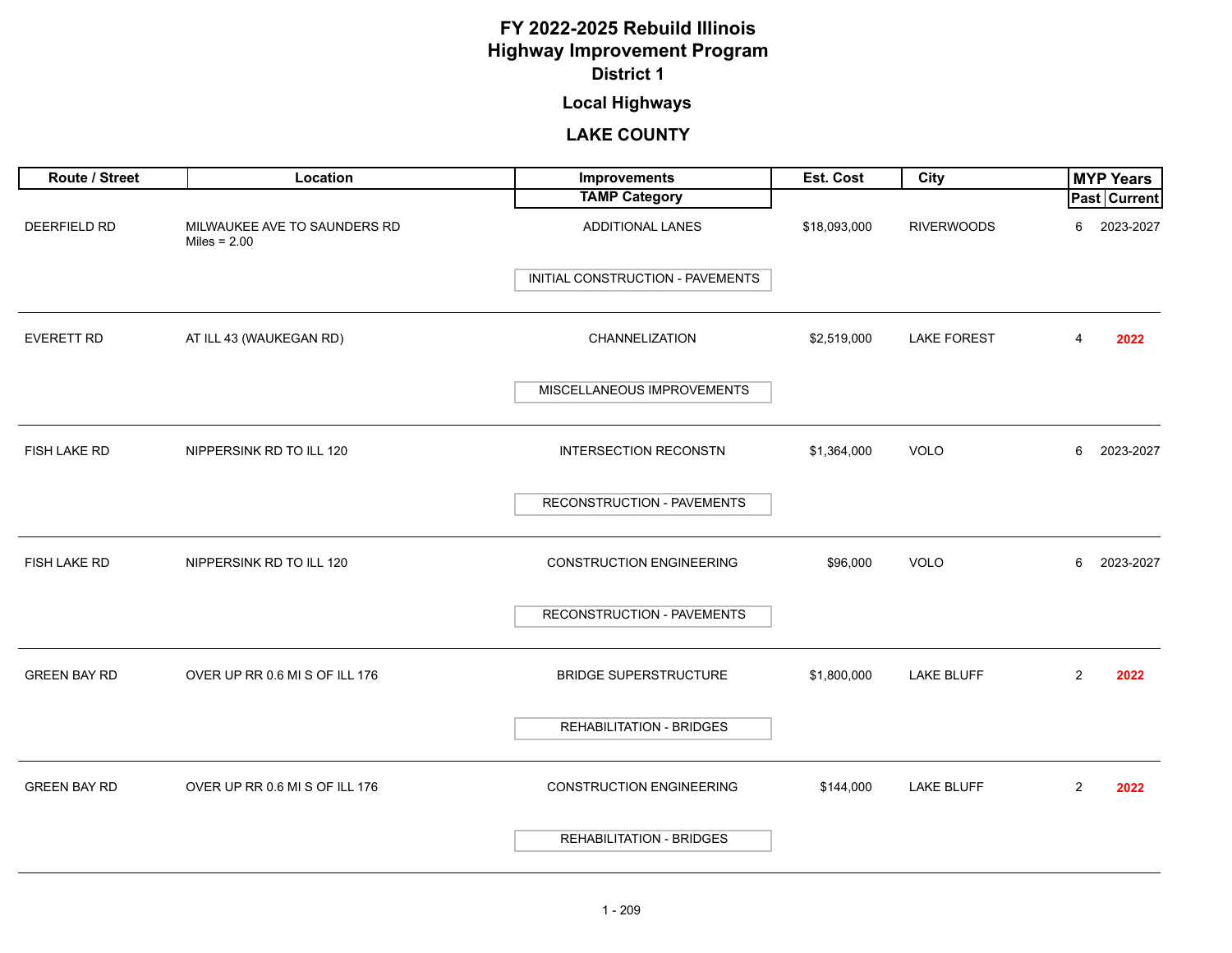## **Local Highways**

| Route / Street       | Location                                          | Improvements                      | Est. Cost    | City                 |              | <b>MYP Years</b>    |
|----------------------|---------------------------------------------------|-----------------------------------|--------------|----------------------|--------------|---------------------|
|                      |                                                   | <b>TAMP Category</b>              |              |                      |              | <b>Past Current</b> |
| <b>GREEN BAY RD</b>  | CENTRAL AVE TO CLAVEY RD<br>Miles = $1.99$        | <b>RECONSTRUCTION</b>             | \$11,000,000 | <b>HIGHLAND PARK</b> | 5            | 2022                |
|                      |                                                   | RECONSTRUCTION - PAVEMENTS        |              |                      |              |                     |
| <b>GREEN BAY RD</b>  | CENTRAL AVE TO CLAVEY RD                          | <b>CONSTRUCTION ENGINEERING</b>   | \$448,000    | <b>HIGHLAND PARK</b> | 5            | 2022                |
|                      |                                                   | RECONSTRUCTION - PAVEMENTS        |              |                      |              |                     |
| GREENWOOD AVE        | OVER UP RR                                        | P.E. (PHASE II)                   | \$240,000    | WAUKEGAN             | 1            | 2022                |
|                      |                                                   | <b>RECONSTRUCTION - BRIDGES</b>   |              |                      |              |                     |
| <b>GREENWOOD AVE</b> | OVER UP RR                                        | <b>BRIDGE REPLACEMENT</b>         | \$3,275,000  | WAUKEGAN             | $\mathbf{1}$ | 2022                |
|                      |                                                   | RECONSTRUCTION - BRIDGES          |              |                      |              |                     |
| <b>GREENWOOD AVE</b> | OVER UP RR                                        | <b>CONSTRUCTION ENGINEERING</b>   | \$240,000    | WAUKEGAN             | $\mathbf{1}$ | 2022                |
|                      |                                                   | <b>RECONSTRUCTION - BRIDGES</b>   |              |                      |              |                     |
| <b>LAKE ST</b>       | ST PETER ST TO ILL 83 (MAIN ST)<br>Miles = $0.37$ | STANDARD OVERLAY                  | \$300,000    | <b>ANTIOCH</b>       |              | 19 2023-2027        |
|                      |                                                   | <b>REHABILITATION - PAVEMENTS</b> |              |                      |              |                     |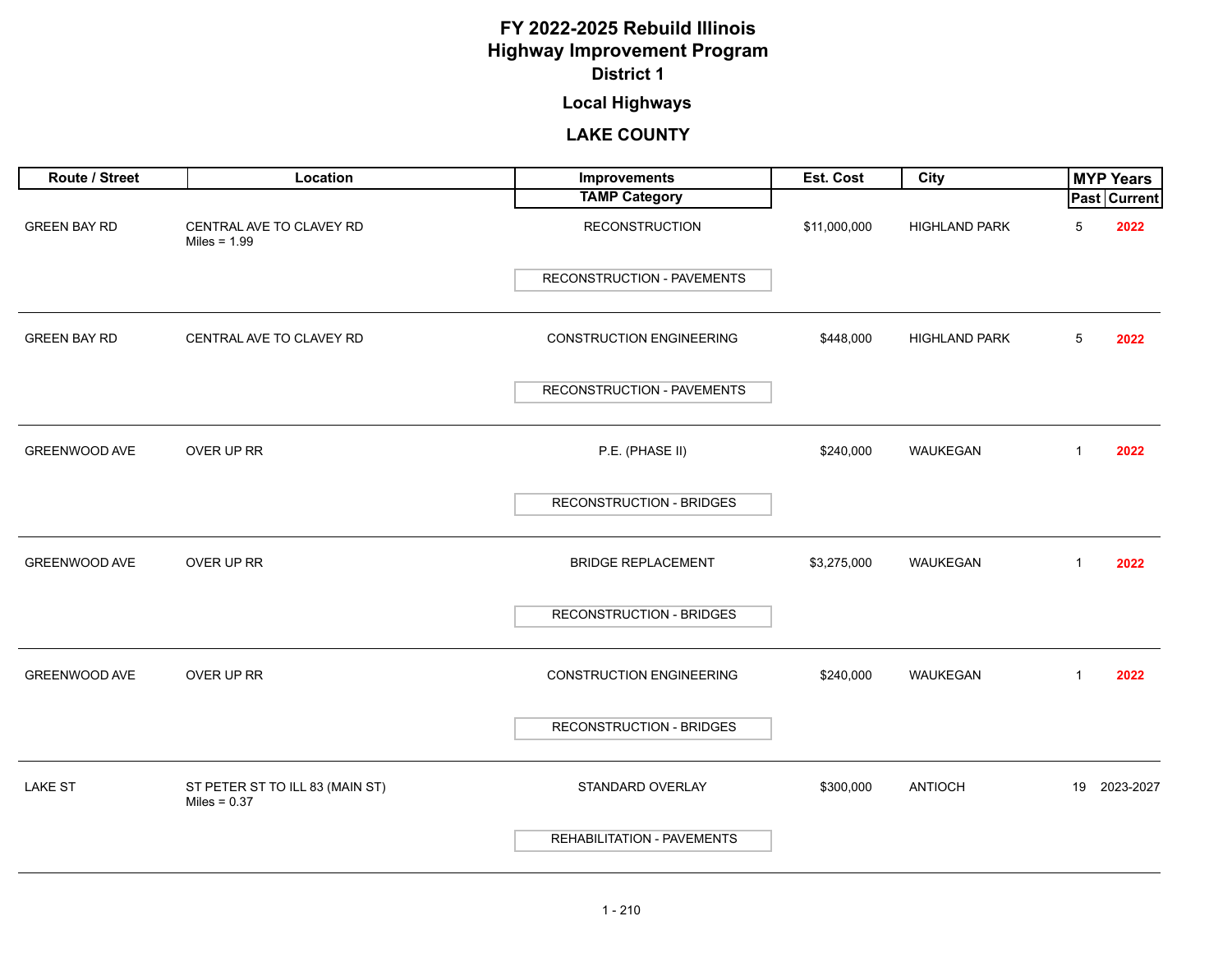## **Local Highways**

| Route / Street       | Location                                  | <b>Improvements</b>                                                                                   | <b>Est. Cost</b> | City                 |                | <b>MYP Years</b> |
|----------------------|-------------------------------------------|-------------------------------------------------------------------------------------------------------|------------------|----------------------|----------------|------------------|
|                      |                                           | <b>TAMP Category</b>                                                                                  |                  |                      |                | Past Current     |
| <b>LAKE ST</b>       | ST PETER ST TO ILL 83 (MAIN ST)           | <b>CONSTRUCTION ENGINEERING</b>                                                                       | \$22,000         | <b>ANTIOCH</b>       |                | 2023-2027        |
|                      |                                           | <b>REHABILITATION - PAVEMENTS</b>                                                                     |                  |                      |                |                  |
| <b>LAKEVIEW PKWY</b> | CENTER DR TO FAIRWAY DR<br>Miles = $0.70$ | <b>STANDARD OVERLAY</b><br>WIDENING EXISTING PAVEMENT                                                 | \$4,651,000      | <b>VERNON HILLS</b>  | 10             | 2022             |
|                      |                                           | <b>REHABILITATION - PAVEMENTS</b>                                                                     |                  |                      |                |                  |
| <b>LAKEVIEW PKWY</b> | CENTER DR TO FAIRWAY DR                   | <b>CONSTRUCTION ENGINEERING</b>                                                                       | \$336,000        | <b>VERNON HILLS</b>  | 10             | 2022             |
|                      |                                           | <b>REHABILITATION - PAVEMENTS</b>                                                                     |                  |                      |                |                  |
| PARK AVE W           | AT SKOKIE DITCH                           | <b>BRIDGE REPLACEMENT</b>                                                                             | \$4,004,000      | <b>HIGHLAND PARK</b> | 8              | 2022             |
|                      |                                           | ILLINOIS SPECIAL BRIDGE PROGRAM LOCAL PROJECT; CONTINGENT UPON LOCAL AGENCY PROVIDING MATCHING FUNDS. |                  |                      |                |                  |
|                      |                                           | <b>RECONSTRUCTION - BRIDGES</b>                                                                       |                  |                      |                |                  |
| PARK AVE W           | AT SKOKIE DITCH                           | <b>CONSTRUCTION ENGINEERING</b>                                                                       | \$416,000        | <b>HIGHLAND PARK</b> | $\overline{7}$ | 2022             |
|                      |                                           | ILLINOIS SPECIAL BRIDGE PROGRAM LOCAL PROJECT; CONTINGENT UPON LOCAL AGENCY PROVIDING MATCHING FUNDS. |                  |                      |                |                  |
|                      |                                           | <b>RECONSTRUCTION - BRIDGES</b>                                                                       |                  |                      |                |                  |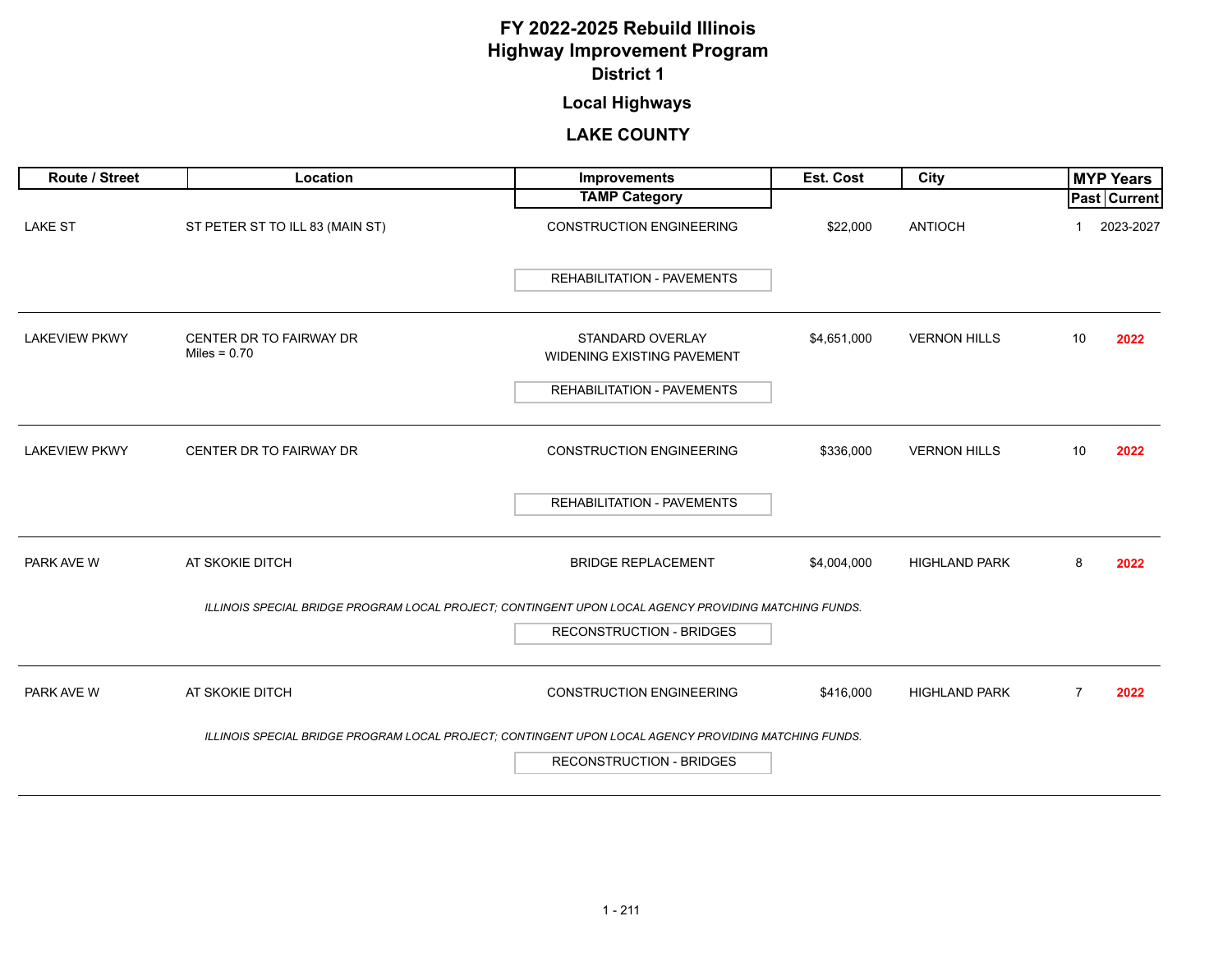## **Local Highways**

| Route / Street                           | Location                              | Improvements                    | Est. Cost   | City                 | <b>MYP Years</b>          |
|------------------------------------------|---------------------------------------|---------------------------------|-------------|----------------------|---------------------------|
|                                          |                                       | <b>TAMP Category</b>            |             |                      | Past Current              |
| <b>ROBERT PARKER</b><br><b>COFFIN RD</b> | AT BUFFALO CREEK                      | <b>BRIDGE REPLACEMENT</b>       | \$650,000   | LONG GROVE           | 2023-2027<br>6            |
|                                          |                                       | <b>RECONSTRUCTION - BRIDGES</b> |             |                      |                           |
| <b>ROBERT PARKER</b><br><b>COFFIN RD</b> | AT BUFFALO CREEK                      | <b>CONSTRUCTION ENGINEERING</b> | \$52,000    | LONG GROVE           | 2023-2027<br>6            |
|                                          |                                       | RECONSTRUCTION - BRIDGES        |             |                      |                           |
| <b>ROCKLAND RD</b>                       | AT DES PLAINES RIVER 1.5 MI W OF I-94 | <b>BRIDGE REPLACEMENT</b>       | \$2,890,000 | LIBERTYVILLE         | 5<br>2022                 |
|                                          |                                       | <b>RECONSTRUCTION - BRIDGES</b> |             |                      |                           |
| <b>ROCKLAND RD</b>                       | AT DES PLAINES RIVER 1.5 MI W OF I-94 | <b>CONSTRUCTION ENGINEERING</b> | \$347,000   | LIBERTYVILLE         | 5<br>2022                 |
|                                          |                                       | <b>RECONSTRUCTION - BRIDGES</b> |             |                      |                           |
| <b>SAINT JOHNS AVE</b>                   | AT RAVINE 10                          | P.E. (PHASE II)                 | \$248,000   | <b>HIGHLAND PARK</b> | 2022<br>$\mathbf{1}$      |
|                                          |                                       | <b>RECONSTRUCTION - BRIDGES</b> |             |                      |                           |
| SAINT JOHNS AVE                          | AT RAVINE 10                          | <b>BRIDGE REPLACEMENT</b>       | \$2,520,000 | <b>HIGHLAND PARK</b> | 2023-2027<br>$\mathbf{1}$ |
|                                          |                                       | RECONSTRUCTION - BRIDGES        |             |                      |                           |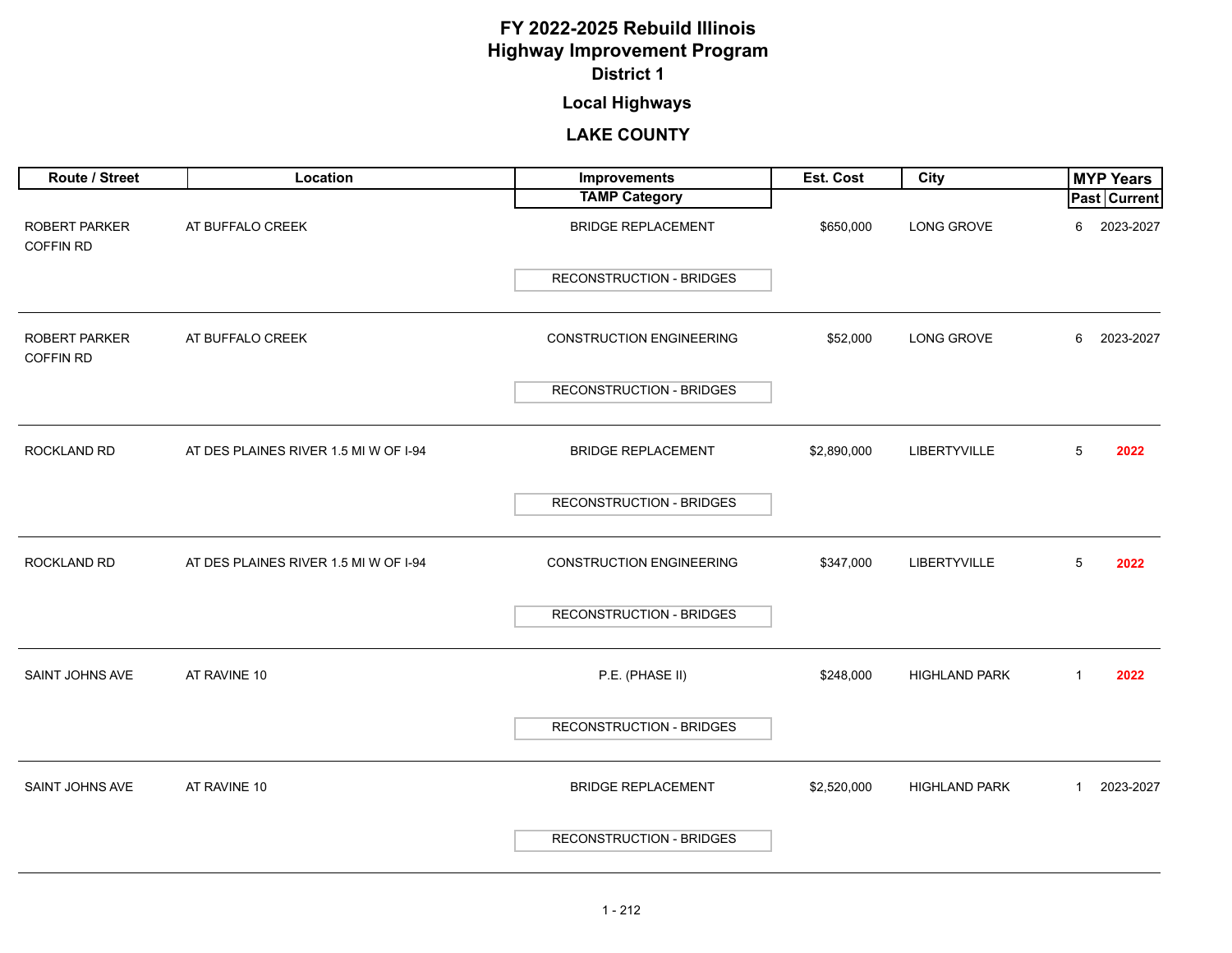## **Local Highways**

| Route / Street   | Location                              | <b>Improvements</b>             | Est. Cost | City                 | <b>MYP Years</b>    |
|------------------|---------------------------------------|---------------------------------|-----------|----------------------|---------------------|
|                  |                                       | <b>TAMP Category</b>            |           |                      | <b>Past Current</b> |
| SAINT JOHNS AVE  | AT RAVINE 10                          | <b>CONSTRUCTION ENGINEERING</b> | \$251,000 | <b>HIGHLAND PARK</b> | 2023-2027           |
|                  |                                       | RECONSTRUCTION - BRIDGES        |           |                      |                     |
| <b>SAYTON RD</b> | US 12 TO ROLLINS RD<br>Miles = $0.43$ | STANDARD OVERLAY                | \$560,000 | <b>FOX LAKE</b>      | 6<br>2023-2027      |
|                  |                                       | REHABILITATION - PAVEMENTS      |           |                      |                     |
| <b>SAYTON RD</b> | US 12 TO ROLLINS RD                   | <b>CONSTRUCTION ENGINEERING</b> | \$27,000  | <b>FOX LAKE</b>      | 2023-2027<br>6      |
|                  |                                       | REHABILITATION - PAVEMENTS      |           |                      |                     |